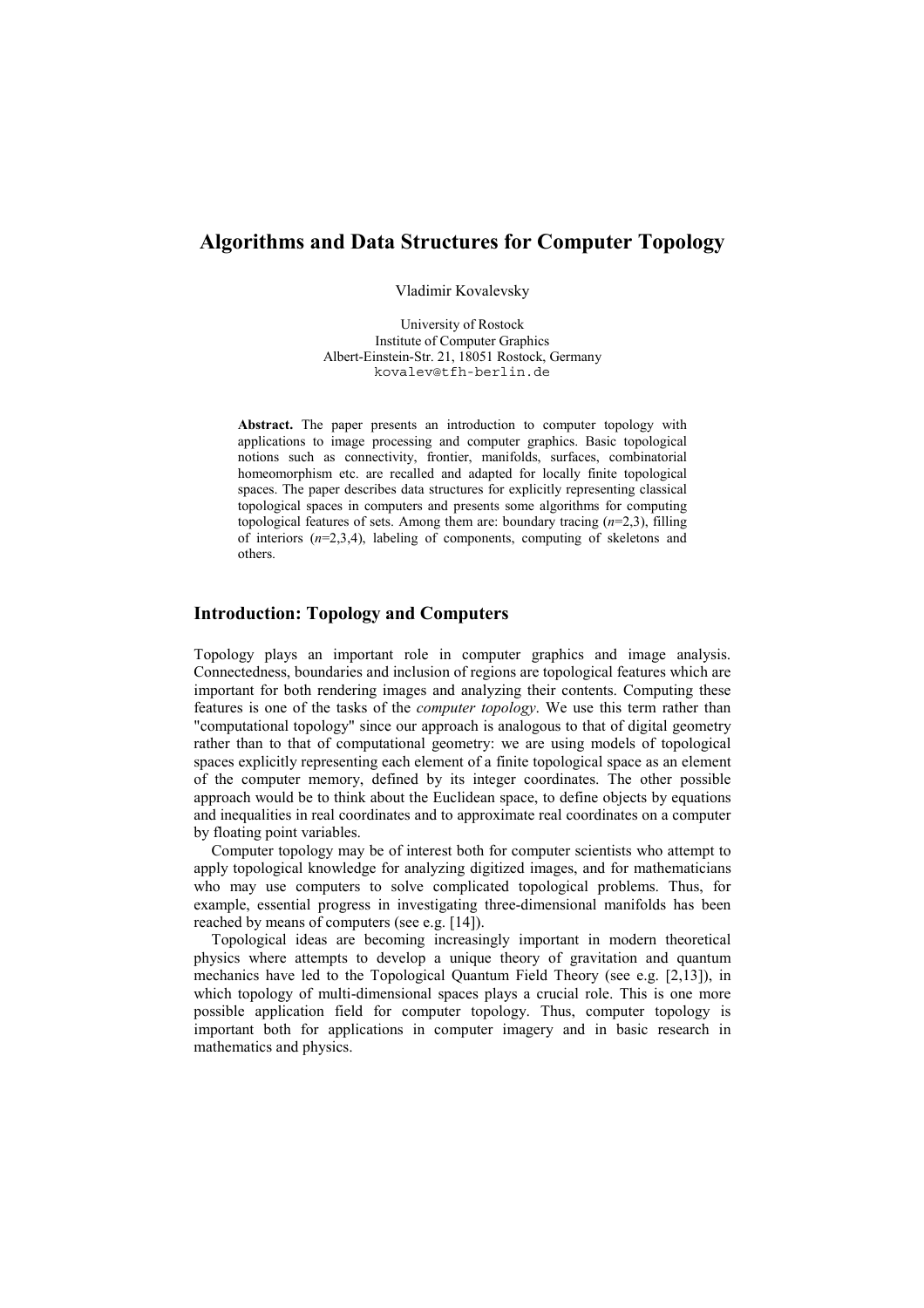We describe here among others the new data structure called the 3D cell list which allows to economically encode a segmented 3D image or a 3-manifold and gives the possibility to access topological information without searching. Then we describe algorithms on boundary tracing in 2D and 3D, filling of interiors of boundaries in *n*D (successfully tested up to *n*=4), component labeling, computing skeletons and computing basic topological relations in *n*D, *n*≤4. All algorithms are based on the topology of abstract cell complexes and are simpler and more economical with respect to time and memory space than traditional algorithms based on grid point models.

## **1 Basic notions**

In this section we recall some notions and definitions from the classical topology, which are necessary for reading the subsequent sections.

### **1.1 Topology of abstract complexes**

There exist topological spaces in which any space element possesses the smallest neighborhood [1]. If the smallest neighborhood is finite then the space is called *locally finite*. Among *locally finite spaces abstract cell complexes are those especially* well suited for computer applications, as explained below. Abstract complexes are known since 1908 [16]. They are called "abstract" because their elements, the abstract cells, need not to be considered as subsets of the Euclidean space. A historical review may be found in [7, 17].

**Definition AC:** An *abstract cell complex* (AC complex) *C=*(*E, B, dim*) is a set *E* of abstract elements (cells) provided with an antisymmetric, irreflexive, and transitive binary relation  $B \subset E \times E$  called the *bounding relation*, and with a dimension function *dim:*  $E \rightarrow I$  from *E* into the set *I* of non-negative integers such that  $dim(e') < dim(e'')$ for all pairs  $(e', e'') \in B$ .

The maximum dimension of the cells of an AC complex is called its dimension. We shall mainly consider complexes of dimensions 2 and 3. Their cells with dimension 0 (0-cells) are called *points*, cells of dimension 1 (1-cells) are called *cracks* (edges), cells of dimension 2 (2-cells) are called *pixels* (faces) and that of dimension 3 are the *voxels*.

If (*e*'*, e"*)∈*B* then it is usual to write *e*'<*e*" or to say that the cell *e*' *bounds* the cell *e"*. Two cells *e'* and *e"* of an AC complex *C* are called *incident with each other in C* iff either *e'=e"*, or *e'* bounds *e"*, or *e"* bounds *e'*. In AC complexes no cell is a subset of another cell, as it is the case in simplicial and Euclidean complexes. Exactly this property of AC complexes make it possible to define a topology on the set of abstract cells independently from any Hausdorff space.

The topology of AC complexes with applications to computer imagery has been described in [9]. We recall now a few most important definitions. In what follows we say "complex" for "AC complex".

**Definition SC:** A *subcomplex*  $S = (E', B', dim')$  of a given complex  $C = (E, B, E')$ *dim)* is a complex whose set *E'* is a subset of *E* and the relation *B'* is an intersection of *B* with  $E' \times E'$ . The dimension *dim'* is equal to *dim* for all cells of *E'*.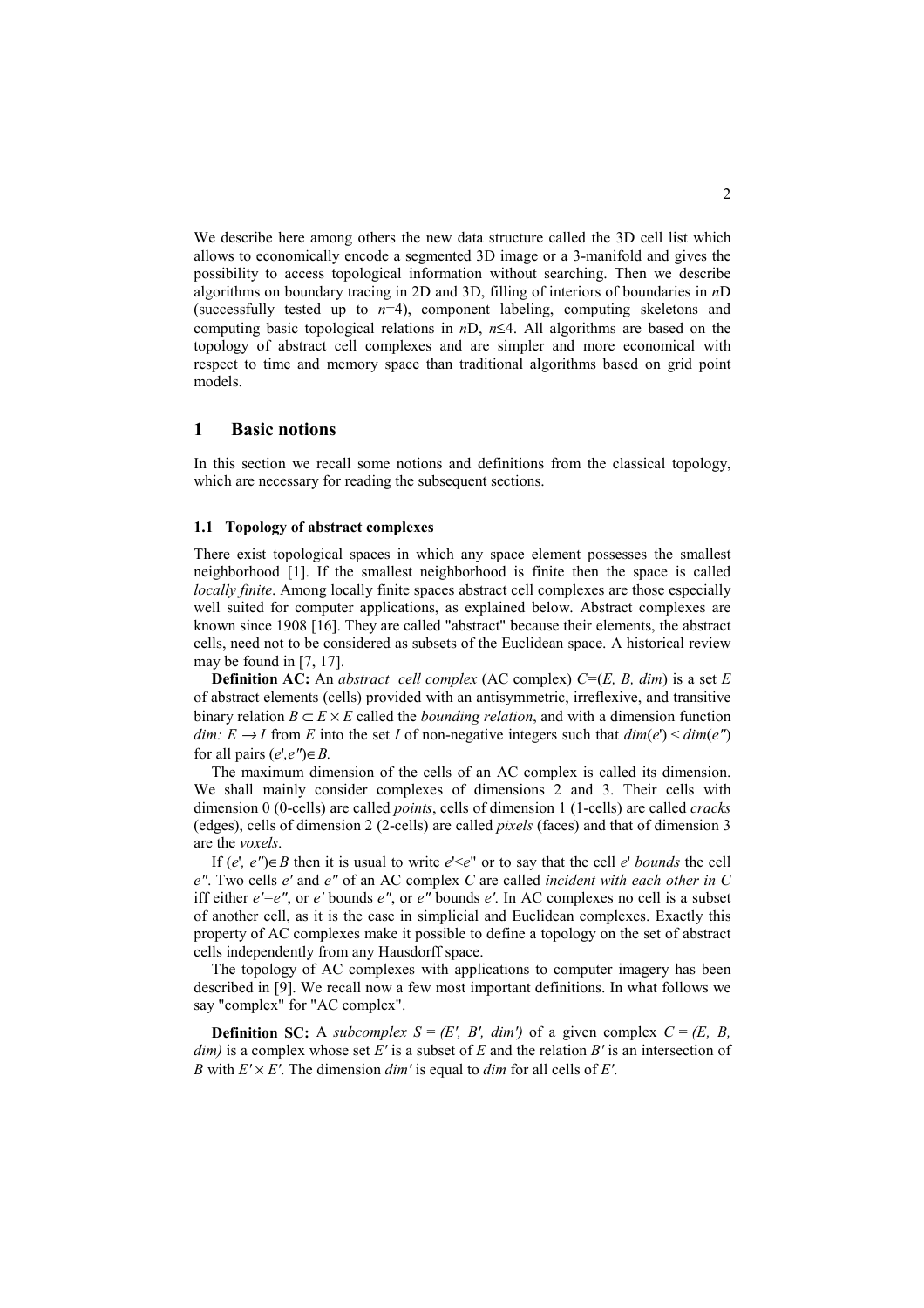Since a subcomplex is uniquely defined by the subset *E*' it is possible to apply Boolean operations as union, intersection and complement to complexes. We will often say "subset" while meaning "subcomplex".

The *connectivity* in complexes is the *transitive hull of the incidence relation*. It can be shown that the connectivity thus defined corresponds to classical connectivity.

**Definition OP:** A subset *OS* of cells of a subcomplex *S* of a complex *C* is called *open in S* if it contains all cells of *S* bounded by cells of *OS*. An *n*-cell  $c^n$  of an *n*dimensional complex  $C^n$  is an open subset of  $C^n$  since  $c^n$  bounds no cells of  $C^n$ .

**Definition SON:** The smallest subset of a set *S* which contains a given cell *c* of *S* and is open in *S* is called the *smallest (open) neighborhood* of *c* relative to *S* and is denoted by SON(*c*, *S*).

The word "open" in "smallest open neighborhood" may be dropped since the smallest neighborhood is always open, however, we prefer to retain the notation "SON" since it has been used in many publications by the author.

**Definition CL:** The smallest subset of a set *S* which contains a given cell *c* of *S* and is closed in *S* is called the *closure* of *c* relative to *S* and is denoted by Cl(*c*, *S*).

**Definition FR**: The *frontier* Fr(*S*, *C*) of a subcomplex *S* of a complex *C relative to*  $C$  is the subcomplex of  $C$  containing all cells  $c$  of  $C$  whose  $SON(c, C)$  contains both cells of *S* as well as cells of the complement *C*−*S*.

Illustrations to AC complexes, SONs and closures of cells of different dimensions may be found in [9, 10, 12].

**Definition OF**: The *open frontier* Of(*S*, *C*) of a subcomplex *S* of a complex *C relative to C* is the subcomplex of *C* containing all cells *c* of *C* whose closure Cl(*c*, *C*) contains both cells of *S* as well as cells of the complement *C*−*S*.

**Definition BD:** The boundary ∂*S* of an *n*-dimensional subcomplex *S* of a complex *C* is the union of the closures of all (*n*−1)-cells of *C* each of which bounds exactly one *n*-cell of *S*.

**Definition TL:** A connected one-dimensional complex whose each cell, except two of them, is incident with exactly two other cells, is called a *topological line*.

It is easily seen that it is possible to assign integer numbers to the cells of a topological line in such a way that a cell incident with the cell having the number *k* has the number *k*−1 or *k*+1. These numbers are called the *topological coordinates* of the cells [10].

**Definition CR:** A Cartesian (direct) product  $C<sup>n</sup>$  of *n* topological lines is called an *n*-dimensional *Cartesian* complex [8].

The set of cells of  $C<sup>n</sup>$  is the Cartesian product of *n* sets of cells of the topological lines which are the *coordinate axes* of the *n*-dimensional space  $C<sup>n</sup>$ . They will be denoted by  $A_i$ , *i*=1,2,...,*n*. A cell of  $C^n$  is an *n*-tuple  $(a_1, a_2, ..., a_n)$  of cells  $a_i$  of the corresponding axes:  $a_i ∈ A_i$ . The bounding relation of  $C^n$  is defined as follows: the *n*-tuple ( $a_1, a_2,...,$  $a_n$ ) is bounding another distinct *n*-tuple  $(b_1, b_2,..., b_n)$  iff for all  $i=1,2,...n$  the cell  $a_i$  is incident with  $b_i$  in  $A_i$  and  $dim(a_i) \leq dim(b_i)$  in  $A_i$ .

The dimension of a product cell is defined as the sum of dimensions of the factor cells in their one-dimensional spaces. Topological coordinates of a product cell are defined by the vector whose components are the coordinates of the factor cells in their axes.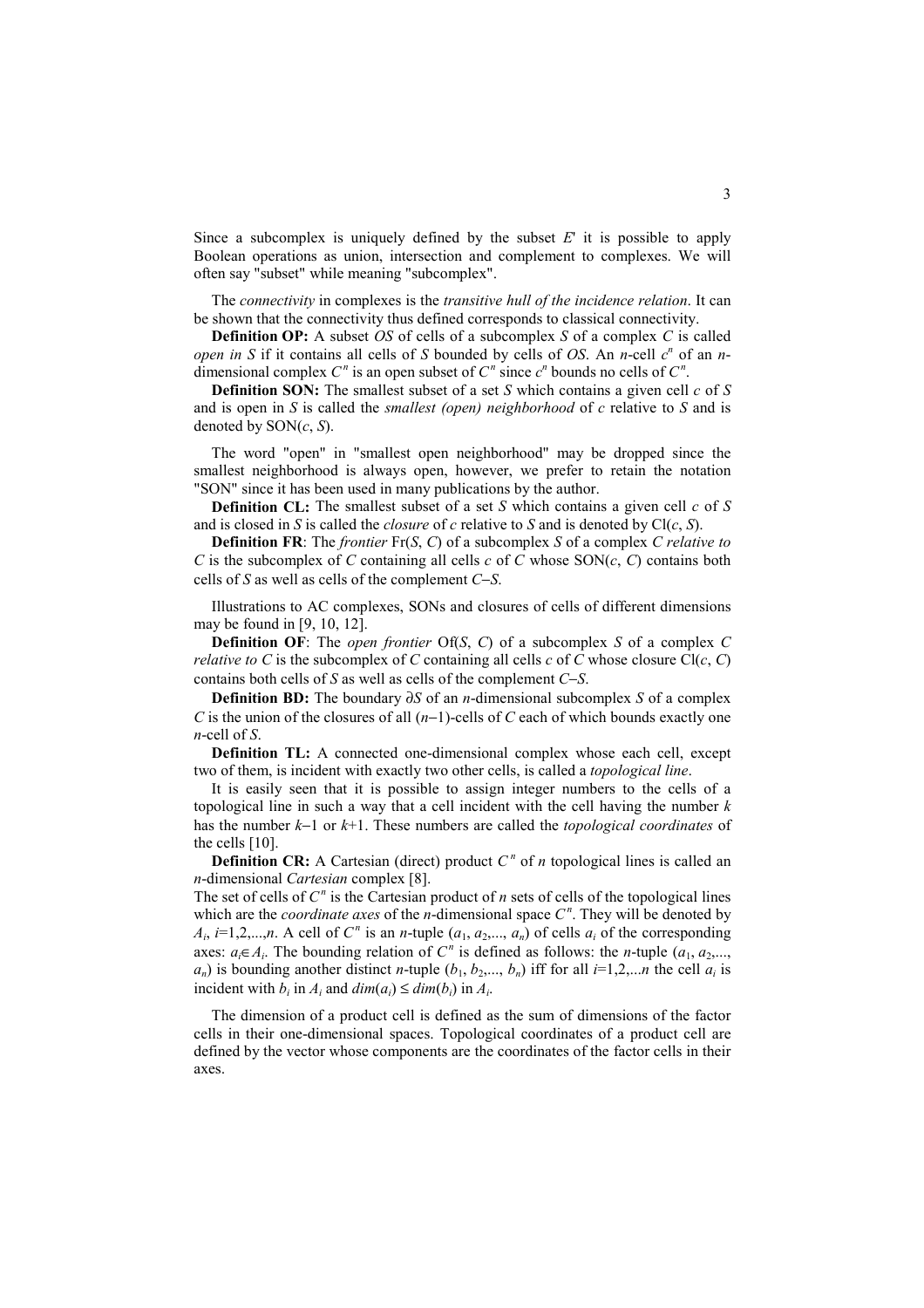

Fig. 1a shows four cells in a two-dimensional Cartesian complex: *P* is a 0-cell (point),  $C_1$  and  $C_2$  are 1-cells (a horizontal and a vertical crack),  $F$  is a 2-cell (pixel).

**Fig. 1.** Example of a two-dimensional Cartesian (a) and non-Cartesian (b) complexes

If we assign even numbers to the 0-cells and odd ones to the 1-cells of the axes then the dimension of a cell in a Cartesian complex is equal to the number of its odd coordinates.

#### **1.2 Combinatorial homeomorphism**

The notion of the homeomorphism of two sets is a fundamental notion of topology: two sets are called homeomorphic or topologically equivalent if one of them can be mapped onto the other by a one-to-one continuous function while the inverse map is also continuous. There is another classical way to define the homeomorphism, which way is directly applicable to complexes and may be extended to other locally finite spaces. It is called the *combinatorial homeomorphism* and is based on the notion of *elementary subdivisions*.

The concept of an AC complex is too general: it is e.g. possible to define an AC complex where a 1-cell is bounded by more than two 0-cells. To avoid such situations elementary subdivisions have been defined in classical topology (see e.g. a modern survey in [17]) on the base of the topology of the Euclidean space. We give in what follows an independent, purely combinatorial definition. It is a recursive definition: we make the necessary definitions primarily for 1-cells and then for cells of still greater dimensions.

A 1-cell which is bounded by exactly two 0-cells is called *proper*.

1. An *elementary subdivision* of a proper 1-cell  $c^1$ , which is bounded by the 0-cells  $c_1^0$  and  $c_2^0$ , replaces the complex  $C = (c_1^0 < c^1 > c_2^0)$  by the 1-complex  $C$ " with two 1-cells  $c_1^1$ ,  $c_2^1$  and a new 0-cell  $c_3^0$ :  $C''=(c_1^0 \le c_1^1>c_3^0 \le c_2^1>c_2^0$ . One or both of the 0-cells  $c_1^0$  and  $c_2^0$  can be missing.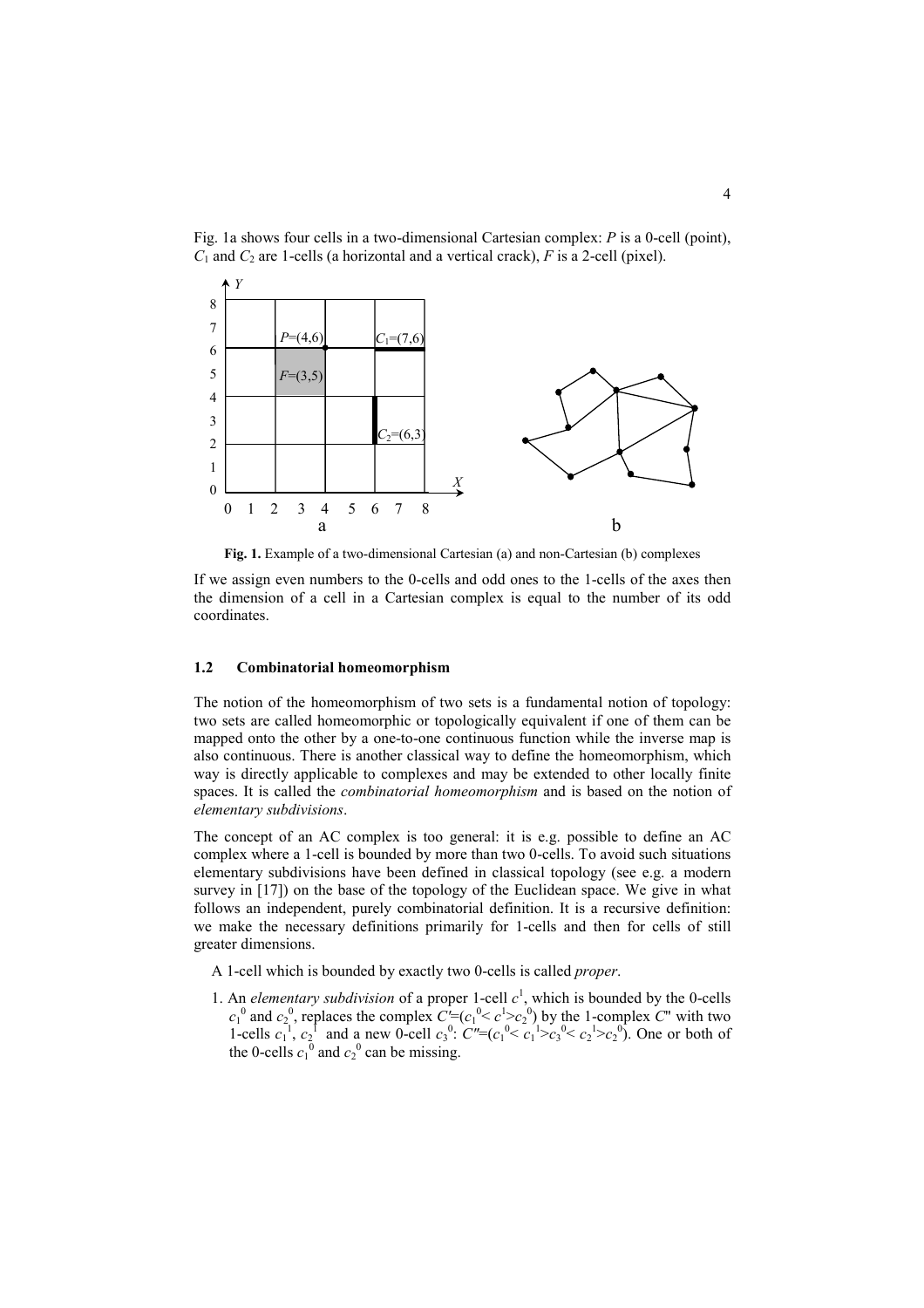2. The following Definitions should be used recursively: first for *m*=1, then for *m*=2 etc.

An *m*-complex arising through *N* (*N*≥0) elementary subdivisions of a single proper *m*-cell is called an *open combinatorial m-ball*. When *m*=1 then it is a sequence of pairwise incident 1- and 0-cells, starting and ending with a 1-cell. A single 1-cell is also an open combinatorial 1-ball.

The boundary of an open *m*-ball is called a *combinatorial* (*m*−1)-*sphere*. When *m*=1 then it consists of exactly two 0-cells. The closure of an *m*-ball is called the *closed m-ball.* The union of two closed *m*-balls with identical boundaries is called a *combinatorial m-sphere.*

An *m*-cell *c <sup>m</sup>*, *m*>1 is called *proper* if its boundary ∂*c <sup>m</sup>* is an combinatorial (*m*−1) sphere.



**Fig. 2.** Example of the elementary subdivision of a 2-cell

An *elementary subdivision* in an *n*-complex replaces a proper *m*-cell *c <sup>m</sup>*, 1<*m*≤*n*, with two proper *m*-cells  $c_1^m$ ,  $c_2^m$  and one new proper  $(m-1)$ -cell  $c^{(m-1)}$  bounding both *m*cells  $c_1^m$  and  $c_2^m$  while the boundary  $\partial c^{(m-1)}$  is an  $(m-2)$ -sphere  $S^{(m-2)} \subset \partial c^2$ , ∂ $(c_1^m \cup c^{(m-1)} \cup c_2^m) = \partial c^m$  and  $c^{(m-1)} \notin \partial c^m$ .

An AC complex is called *proper* if all its cells are proper.

Two proper AC complexes are called *combinatorially homeomorphic* if they possess isomorphic subdivisions. Fig. 3 shows an example.



Fig. 3. A subdivision of a digitized square, which is isomorphic to a digitized triangle; black circles are new points introduced during the subdivision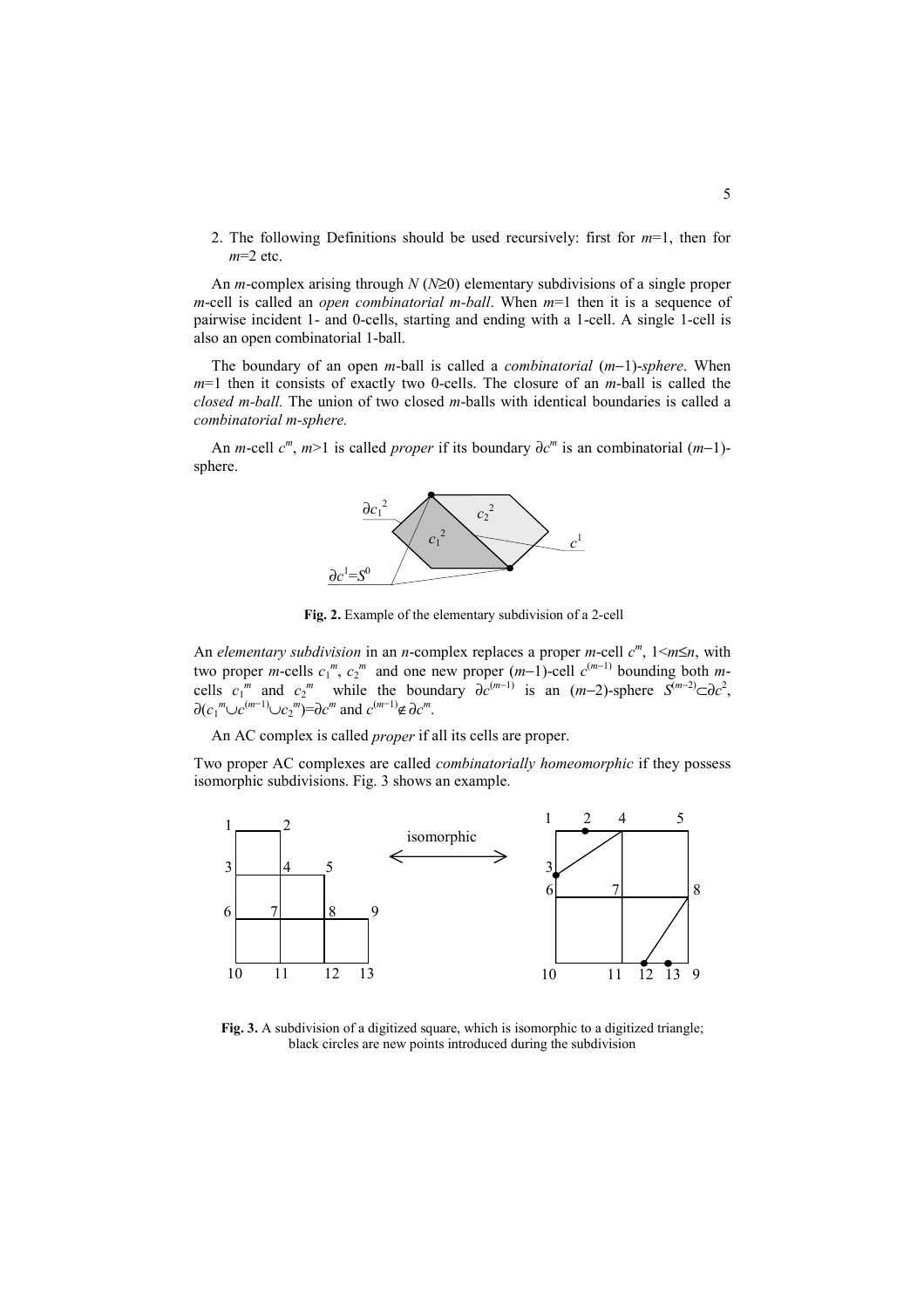#### **1.3 Manifolds and surfaces**

Among the variety of Hausdorff spaces there are spaces possessing certain relatively simple and important topological properties. They are called manifolds. It is known that manifolds of dimension not greater than three may be triangulated. This means that there exists a simplicial complex homeomorphic to a given manifold.

An AC complex which is combinatorially homeomorphic to the triangulation of a manifold may represent the topological properties of a manifold (of dimension up to three) in the same way as the triangulation does. This fact opens the possibility to model manifolds in computers for investigating them.

**Definition MA:** An *n*-dimensional *combinatorial manifold* (*n*-manifold) without boundary is an *n*-dimensional complex *M* in which the boundary of the SON(*P*, *M*) of each 0-cell *P* is homeomorphic to an (*n*−1)-sphere. In a *manifold with boundary* the SON(*P*, *M*) of some 0-cell *P* may have a boundary homeomorphic to a "half-sphere", i.e. to an (*n*−1)-ball.

Surfaces in a 3D space are frontiers of 3D subsets of the space. Under rather general conditions surfaces are 2-manifolds. Conditions under which the frontier of a 3D subset is a 2-manifold as well as surfaces which are no manifolds but rather "quasi-manifolds" are considered in [11].

## **2 Data structures**

In this Section we consider some well-known and also some new data structures useful for representing topological information in two- and three-dimensional digitized images.

#### **2.1 The standard raster**

Two- and three-dimensional images are usually stored on a computer in arrays of the corresponding dimension. Each element of the array contains either a gray value, or a color, or a density. This data structure is not designed for topological calculations, nevertheless, it is possible to perform topological calculations without changing the data structure. For example, it is possible to trace and encode the boundary of a region in a two-dimensional image in spite of the apparent difficulty that the boundary consists of 0- and 1-cells, however, the raster contains only pixels which *must* be interpreted as 2-cells. The reason is that a pixel is mostly a carrier of an optical feature which is proportional to certain elementary area. Thus pixels must correspond to elementary areas which are the 2-cells rather than 0- or 1-cells whose area is zero. On the same reason voxels must correspond to 3-cells.

The tracing in the standard raster is possible because the concept of an AC complex is the *way of thinking* about topological properties of digitized images rather than a way of encoding them. Let us explain this idea for the case of tracing boundaries.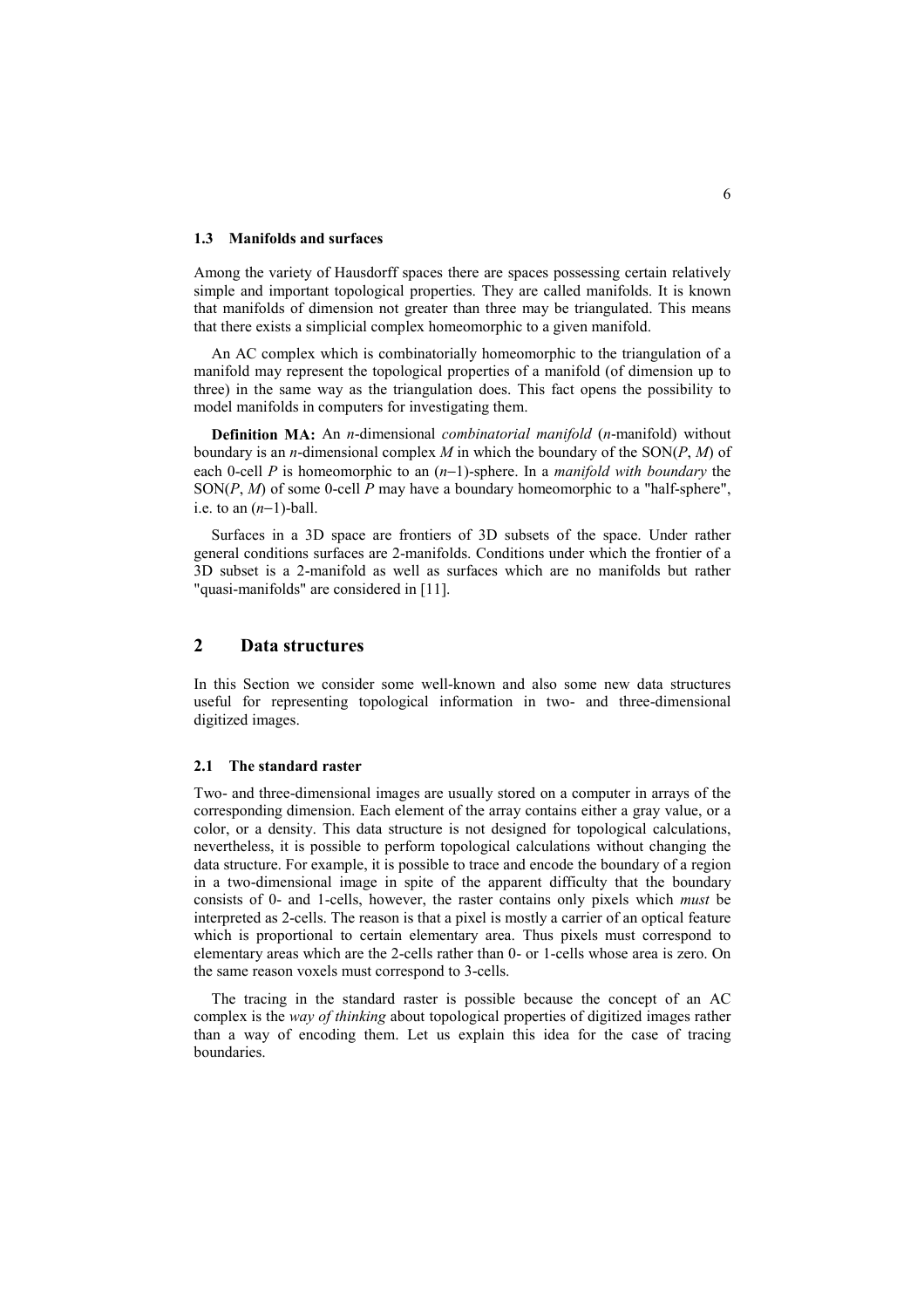We think of a two-dimensional (2D) image as of a 2D Cartesian complex containing cells of dimensions form 0 to 2. The 2-cells (pixels) have integer coordinates which, unlike to topological coordinates of a pixel being always odd (compare Section 1.1 and Fig. 1), may take in the standard raster *any integer values*, both odd or even. Pixels are explicitly represented in the raster, whereas the 0- and 1-cells are present implicitly.



**Fig. 4.** Non-topological coordinates of cells of lower dimensions

**Coordinate Assignment Rule:** Each pixel *F* of a 2D image gets one 0-cell assigned to it as its "own" cell. This is the 0-cell lying in the corner of *F* which is the nearest to the origin of the coordinates  $(P_1$  in Fig. 4). Also two 1-cells incident with *F* and with *P* are declared to be own cells of  $F(G_1)$  and  $G_2$  in Fig. 4). Thus each pixel gets three own cells of lower dimensions. *All own cells of F get the same coordinates as F*.

In the three-dimensional case each voxel gets seven own cells of lower dimensions which are arranged similarly. These seven cells get the same coordinates as the corresponding voxel.

Unfortunately, some cells in the boundary of the raster remain without an "owner". In most applications this is of no importance. Otherwise the raster must be correspondingly enlarged.

According to the above rule, it is not difficult to calculate the coordinates of all pixels incident with a given point and to get the gray values of the pixels from the array. Depending on these gray values the tracing point *P* moves to its next position. Details of the tracing algorithm are described in Section 3.1.

The majority of low level topological problems in image processing may be solved in a similar way, i.e. without representing cells of lower dimension as elements of some multidimensional array. A typical exception is the problem of filling the interior of a region defined by its boundary. The solution is simpler when using two array elements per pixel: one for the pixel itself and one more for its own vertical crack (1 cell). The solution consists in reading the description of the boundary (e.g. its crack code), labeling all vertical cracks of the boundary in the array, counting the labeled cracks in each row (starting with 0), and filling the pixels between the crack with an even count 2⋅*i* and the next crack (with the count 2⋅*i*+1). The details of this algorithm are described in Section 3.3.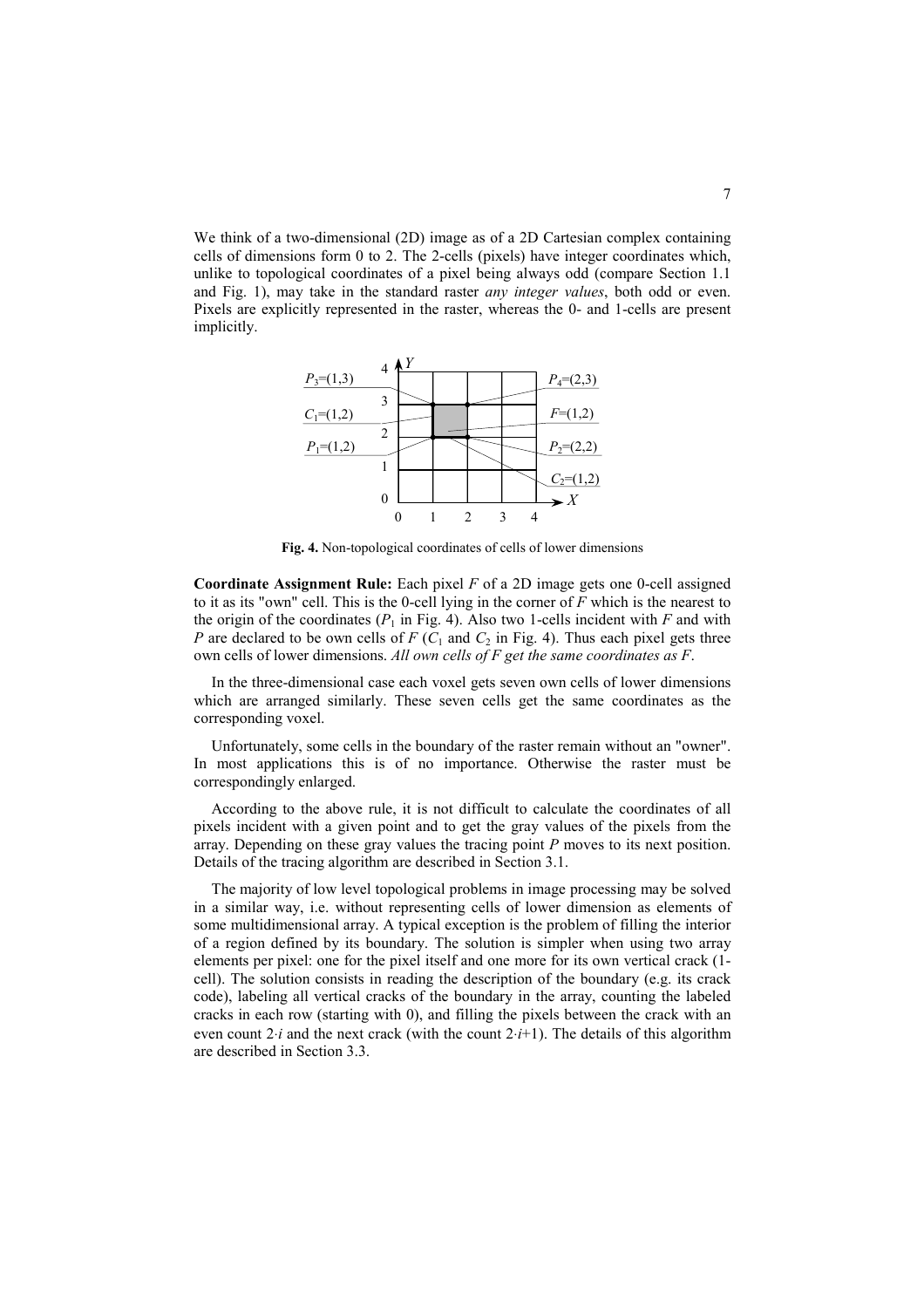Even more complicated topological problems may be solved by means of the standard raster. For example, when tracing surfaces (Section 3.2) or producing skeletons (Section 3.5) simple pixels must be recognized. A pixel is simple relative to a given region if the intersection of its boundary with the boundary of the region is connected. It is easier to correctly recognize all simple pixels if *cells of all dimensions* of the region are labeled. To perform this in a standard raster, it is possible to assign a bit of a raster element representing the pixel *F* to each own cell of *F*. For example, suppose that one byte of a two-dimensional array is assigned to each pixel of the image shown in Fig. 4. Consider the pixel *F* with coordinates (1, 2) and the byte assigned to it. The bit 0 of the byte may be assigned to the 0-cell  $P_1$ , the bit 1 to the 1-cell  $C_1$ , the bit 2 to the 1-cell  $C_2$ . The remaining bits may be assigned to  $F$  itself. Similar assignments are also possible in the 3D case.

As we see, there is no necessity to allocate memory space for each cell of a complex, which would demand four times more memory space than that needed for pixels only, or eight times more than that needed for the voxels in the 3D case.

The most data structures commonly used in the processing of 2D images may be used together with the standard raster. These are primarily the run length code and the crack code. The latter differs from the widely used Freeman code in that it contains only four directions rather than eight of the Freeman code. This is due to the properties of a 2D Cartesian complex whose oriented 1-cells have exactly four different directions.

#### **2.2 The topological raster**

Complexes used in topological investigations by means of a computer often have a relatively small number of cells. The direct access to cells of all dimensions and the possibility to use more than two different labels for cells of lower dimensions is then more important than the possibility to save memory space. This is the case, e.g. when investigating 3-maniflds represented as boundaries of subsets in a four-dimensional space while the space is represented as a four-dimensional array. In such cases a topological raster is more suitable than a standard one.

In a topological raster each coordinate axis is a topological line (see Definition TL in Section 1.1). The 0-cells of the axis have even coordinates, the 1-cells have odd coordinates. The dimension and the orientation (if defined) of any cell may be calculated from its topological coordinates which in this case coincide with the indices of the corresponding array element. The dimension of any cell is the *number* of its odd coordinates, the orientation is specified by indicating *which* of the coordinates are odd. For example, the cell  $C_1$  in Fig. 1 above has *one* odd coordinate and this is its *X*-coordinate. Thus it is a *one*-dimensional cell oriented along the *X*axis. The 2-cell  $F$  has two and the 0-cell  $P$  has no odd coordinates. In a threedimensional complex the orientation of the 2-cells may be specified in a similar way: if the *i*th coordinate of a 2-cell *F* is the only even one then the normal to *F* is parallel to the *i*th coordinate axis.

We shall show in Section 3 how topological relations between cells, like the bounding or incidence relations, may be calculated from their topological coordinates.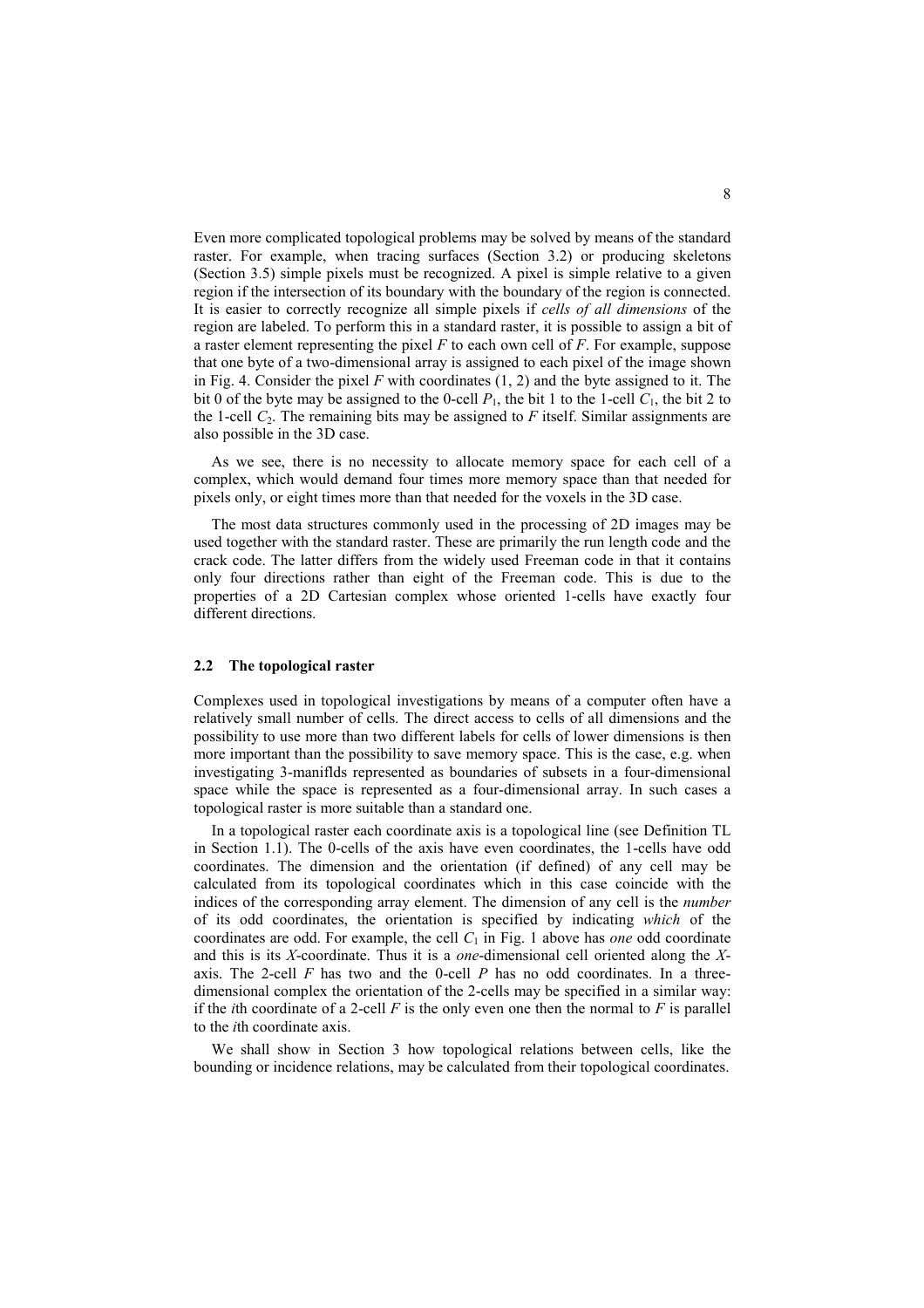#### **2.3 Data structures using lists of space elements**

A data structure designed to *efficiently* represent topological information must satisfy the following two demands:

- 1. The structure must contain *complete* topological information sufficient to get knowledge about topological relations among the parts of the image or of a 3D scene *without a search*. To the topological relations belong primarily the incidence and the adjacency relations (two distinct subsets are adjacent if there is a space element incident with both of them).
- 2. The structure must be able to correctly represent non-proper complexes which are often used in topological investigations because they contain much less elements than the corresponding proper complexes.

The notions of proper and non-proper complexes have been introduced by the author in [12]. We give here only an example and the necessary short explanation. The surface of a torus may be represented as a complex consisting of one 0-cell, two 1-cells and one 2-cell (Fig. 5a). This representation has the advantage of being very simple.

However, if one would try to interpret this representation as an AC complex, difficulties would occur since e.g. the AC complexes corresponding to Fig. 5a and Fig. 5b are the same: the same sets of four cells, the same bounding relation and the same dimensions of the cells. The difference between these two complexes is that each of the 1-cells  $L_1$  and  $L_2$  in Fig. 5a bounds the 2-cell *two times*, on both sides. This may be seen, if one considers the embedding of the complex in a Euclidean space: a neighborhood of a point on the 1-cell contains two half-disks each of which lies in one and the same 2-cell. However, there is no possibility to describe this relation in the language of complexes.



**Fig. 5.** Representations of the surface of a torus (a) and of a simple complex (b)

Since one of our aims is to consider a purely combinatorial approach with no relation to a Euclidean space we consider the possibility to overcome this difficulty by introducing the notion of an incidence structure [12] as explained below.

Thus when considering Fig. 5a as a representation of a complex then it is not a proper one (see Section 1.2): though each *k*-cell with *k*>0 is homeomorphic to an open *k*-ball the boundaries of the cells are not homeomorphic to (*k*−1)-spheres.

Data structures known from the literature do not fulfil the above demands 1 and 2. The classical incidence matrix (see e.g. [15]) enables one to encode any proper cell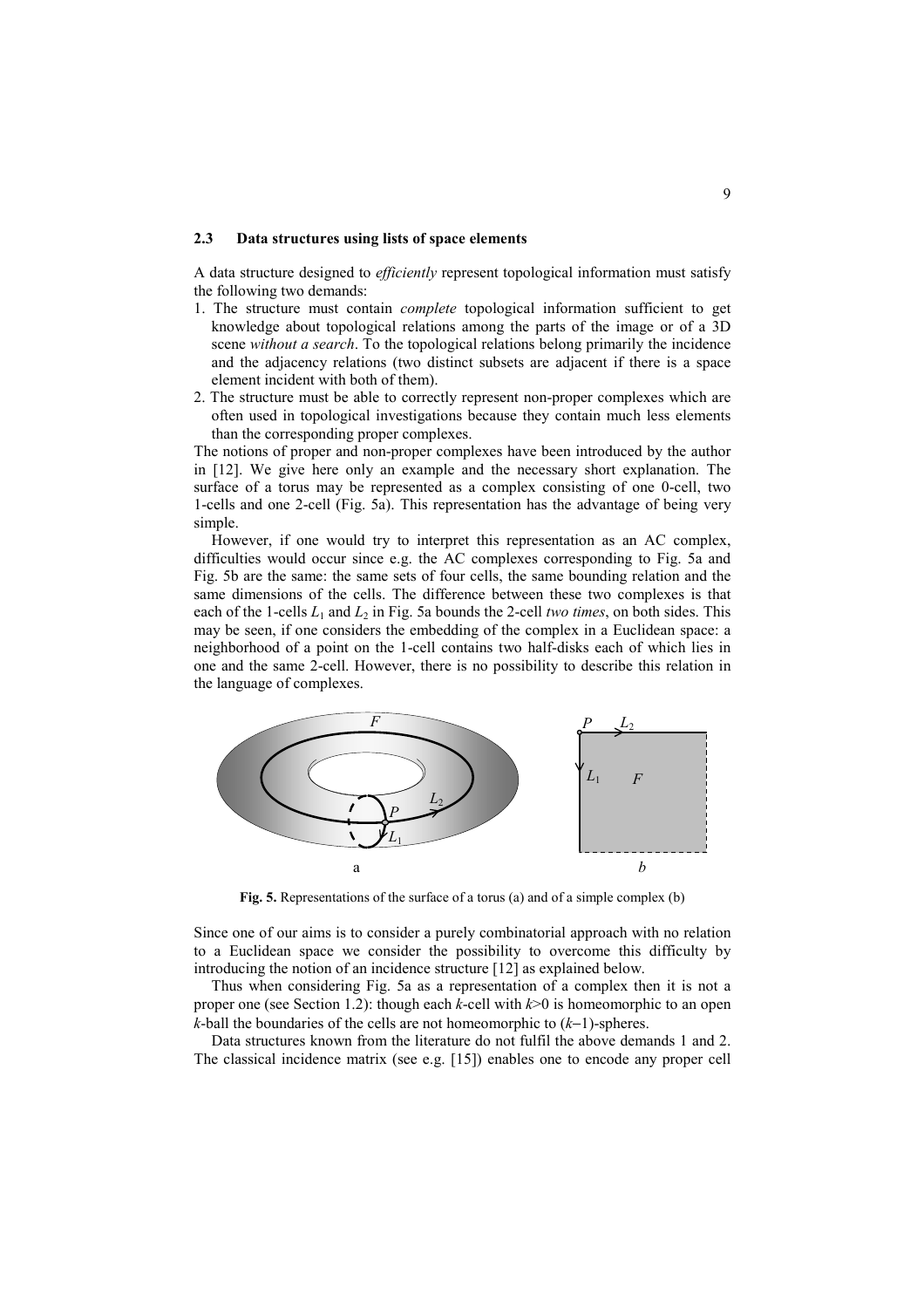complex. It contains complete topological information. However, it is not suitable to encode non-proper complexes, as explained above. Besides that, it is not economical: it contains in the case of an *n*-dimensional complex

$$
\sum_{k=1}^n N_{k-1} \cdot N_k
$$

elements where  $N_k$  is the number  $k$ -dimensional cells. This number is in practically relevant cases too large. Because of this reasons data structures using "linear" rather than "quadratic" lists of space elements are preferable.

Most 2D data structures of this kind can be hardly generalized for the 3D case. So the structures using the notion of "half-edges", e.g. the FTG [5], or the n-G-map [3] would need in the 3D case the introduction of "half-faces". In this case each edge would occur in so many copies as the number of faces bounded by it. The structure would be no more a graph as this is the case for the FTG: a complete FTG structure would be needed for each 3D region, which is not economical. No suggestion for a 3D version of the FTG structure is known to the author.

In computer graphics and geometric modeling 3D list data structures are known since many years. One of the most popular is the "boundary representation" [4]. This structure enables one to easily trace the boundary of a 2D face of a body. However, to find which bodies in a 3D scene are adjacent to each other demands an exhaustive search through the descriptions of *all vertices of all bodies in the scene*. Even simpler questions, as e.g. which edges are incident with a given vertex, demand an exhaustive search to be answered. This is true for all 3D data structures known to the author.

As far as we know, the possibility to represent non-proper complexes was not discussed in the literature before the author's publication [12].

#### **2.4 The two-dimensional cell list**

A 2D data structure satisfying the above mentioned demands, called the *cell list*, has been suggested by the author [9]. The peculiarity of the cell list is that the topological information, namely that of the incidence, is *explicitly* represented in it: it is possible to directly get the information about the boundaries of regions and the endpoints of lines. Information about adjacencies is available with a *restricted local search* since "adjacent" means "incident with an incident element".

The data structure of the cell list is based on the topological notion of a block complex [15] which we have adapted to AC complexes [9].

**Definition BC:** Consider a partition *M* of a complex *A* into subsets  $S_i^k$ . Subsets

with  $k=0$  are 0-cells of *A*; each of the subsets with  $k>0$  is combinatorially homeomorphic to an open *k*-dimensional ball. There are a bounding relation *BR* and a dimension function *Dim* defined on *M* in the natural way. The triple

## *B*(*A*)=(*M*, *BR*, *Dim*)

is called a *block complex of A*, the subsets  $S_i^k$  are called *k*-*dimensional blocks* or *kblocks*.

Examples of two-dimensional block complexes and cell lists may be found in [9, 10].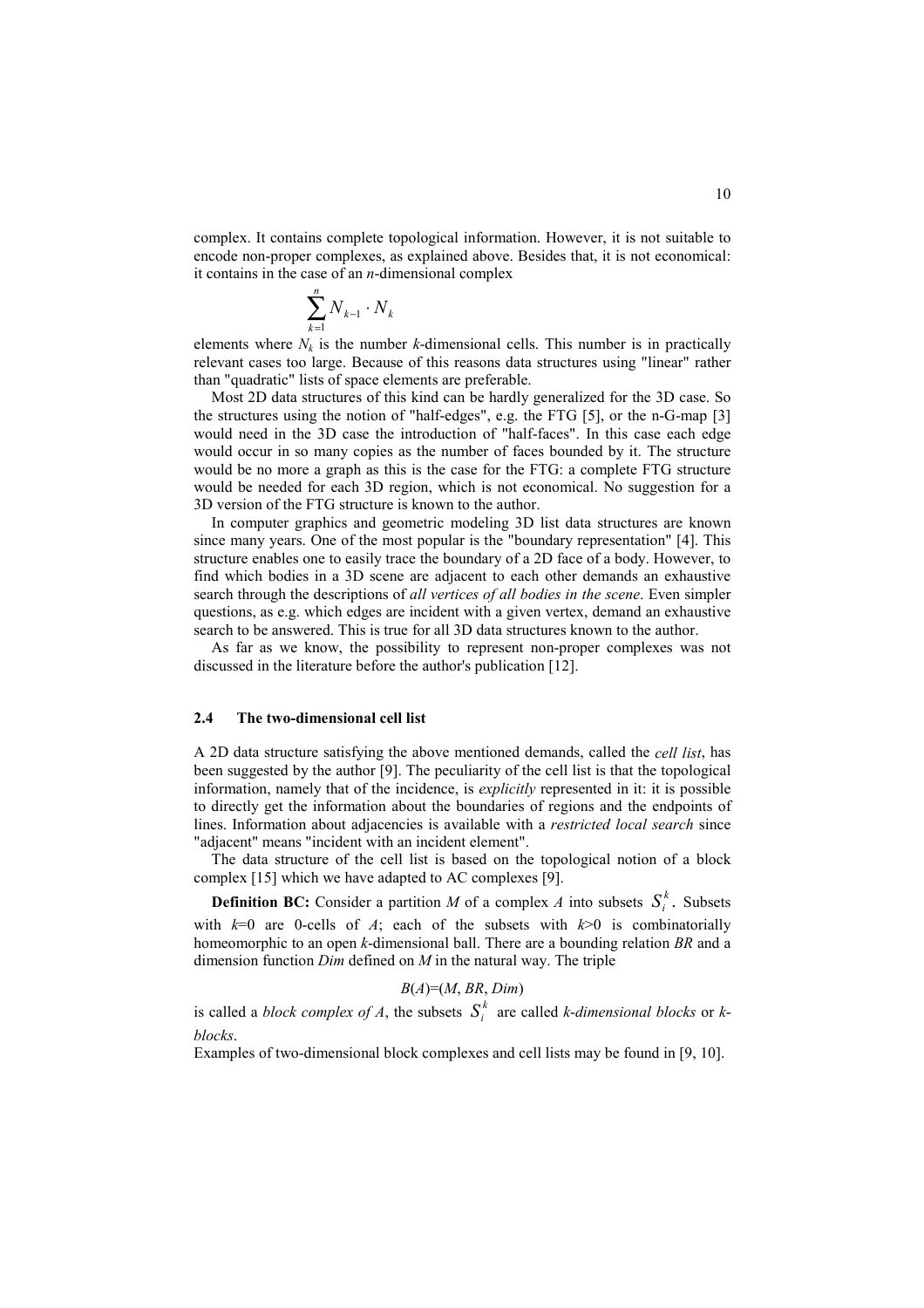#### **2.5 The three-dimensional cell list**

We call the subcomplex composed of all cells incident with a given *proper* cell *c* the *incidence structure* of *c*. In a 2D space the incidence structure of a cell consists either of a cyclic sequence or of two pairs of cells. The cyclic sequences are B-isomorphic to one-dimensional complexes (B-isomorphism [11] is a one-to-one map retaining the bounding relation but not the dimensions of cells). They can be represented in the computer as chained lists. In the 3D case the incidence structures of 0- and 3-blocks are B-isomorphic to two-dimensional complexes.

The author has shown [12] that in the case when the space is a 3-manifold the incidence structures are B-isomorphic to two-dimensional spheres. A finite 2-sphere is isomorphic to the surface of a convex polyhedron and therefore may be represented as a list of polygonal faces. This is the theoretical base of the 3D cell list. This data structure is appropriate to describe topological features of 3-manifolds and of 3D scenes containing *many bodies* which may have *common faces, edges or vertices*.

Let us consider a simple example of a topological 3D cell list with only two bodies where five faces of each cube are considered as a single face.



**Fig. 6.** A simple 3D block complex (a) and its cross section perpendicular to  $L_1$  (b)

|  |  |  |  | The 3D cell list of the 3D image of Fig. 6 is shown in the following tables. |  |
|--|--|--|--|------------------------------------------------------------------------------|--|
|  |  |  |  |                                                                              |  |

| List of branch points (0-blocks) |                    |                 |  |  |  |  |
|----------------------------------|--------------------|-----------------|--|--|--|--|
| Label                            | $N_{\mathrm{SON}}$ | Lines           |  |  |  |  |
|                                  |                    | $-L_1, +L_2$    |  |  |  |  |
|                                  |                    | $+L_1$ , $-L_2$ |  |  |  |  |

The partial list of the 0-blocks indicates for each 0-block  $P_i$  the number  $N_{\text{SON}}$  of all 1-blocks (lines) incident with  $P_i$  and their labels. The negative sign of a line's label in the row of  $P_i$  indicates that this line goes away from  $P_i$ . We have skipped here the geometric information, i.e. the coordinates.

In the list of 1-blocks (lines)  $N_{SON}$  denotes the number of blocks in the SON of the line  $L_i$ , i.e. the number of blocks bounded by  $L_i$ . The pointer  $Z_k$  points to the chained list containing the indices of these blocks as shown in the last column. The order of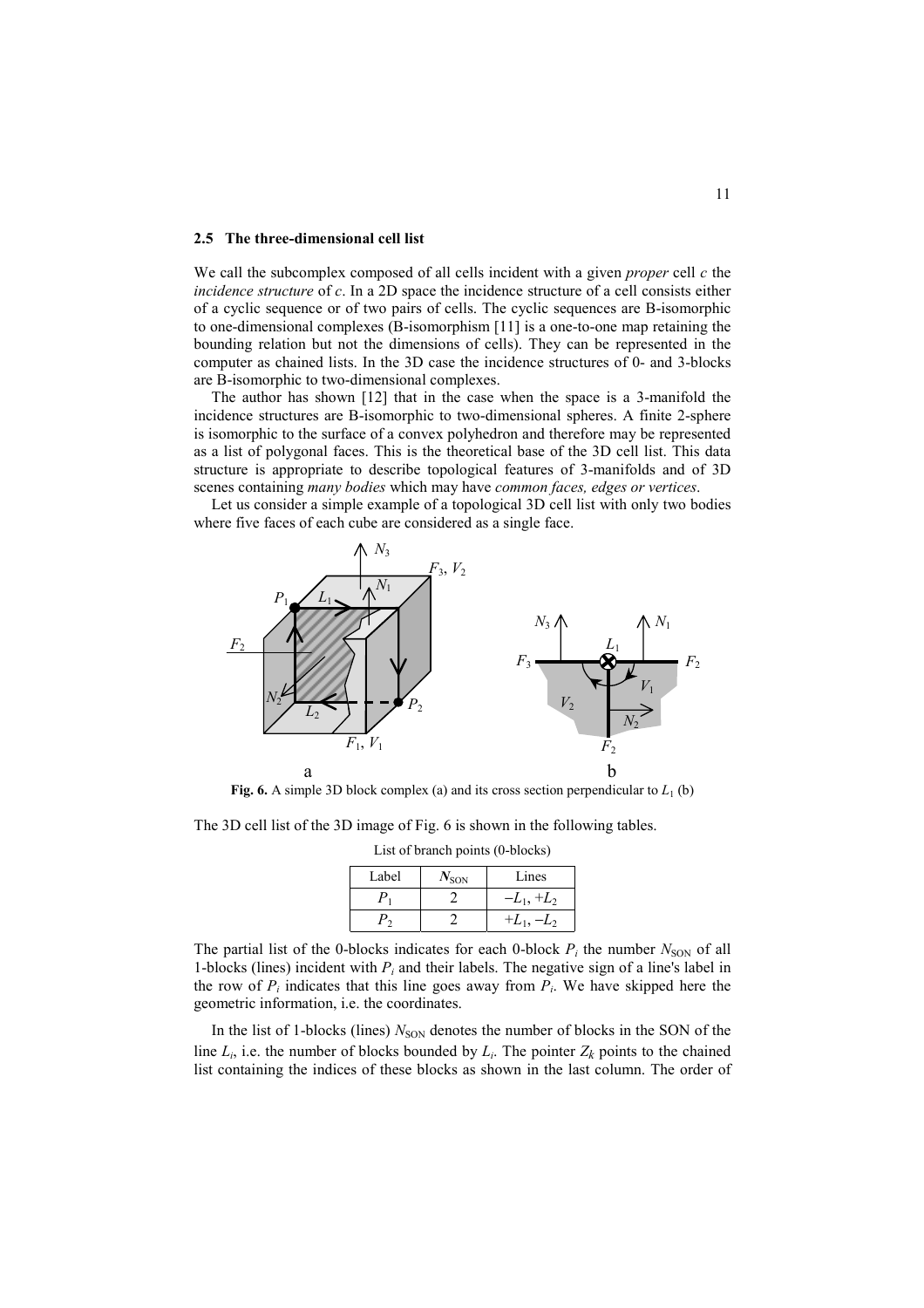the sequence corresponds to a right-handed rotation around *Li*. A negative sign before a label of a face indicates that its normal is oriented against the direction of rotation.

| Label | <b>Starting</b><br>point | End<br>point | $N_{\mathrm{SON}}$ | Pointer           | Chained list                                                                      |
|-------|--------------------------|--------------|--------------------|-------------------|-----------------------------------------------------------------------------------|
| L.    |                          |              |                    |                   | $-F_1\rightarrow V_1\rightarrow -F_2\rightarrow V_2\rightarrow +F_3\rightarrow 0$ |
| L٦    | Р,                       |              |                    | $\mathcal{L}_{2}$ | $-F_1\rightarrow V_1\rightarrow -F_2\rightarrow V_2\rightarrow +F_3\rightarrow 0$ |

List of lines (1-blocks)

| Label | Starting<br>point | End<br>point | $N_{\mathrm{SON}}$ | Pointer | Chained list                                                                      |
|-------|-------------------|--------------|--------------------|---------|-----------------------------------------------------------------------------------|
| L1    |                   |              |                    | ∼       | $-F_1\rightarrow V_1\rightarrow-F_2\rightarrow V_2\rightarrow+F_3\rightarrow 0$   |
| L٥    |                   |              |                    | 40      | $-F_1\rightarrow V_1\rightarrow -F_2\rightarrow V_2\rightarrow +F_3\rightarrow 0$ |

List of faces (2-blocks)

| Label          | $+Vol$ | $-Vol$ | $N_{\rm Cl}$ | Pointer         | Chained list                                                            |
|----------------|--------|--------|--------------|-----------------|-------------------------------------------------------------------------|
| F <sub>1</sub> |        |        |              | $\mathcal{L}_3$ | $P_1 \rightarrow -L_2 \rightarrow P_2 \rightarrow -L_1 \rightarrow P_1$ |
| F,             |        |        |              | $Z_{4}$         | $P_1 \rightarrow -L_2 \rightarrow P_2 \rightarrow -L_1 \rightarrow P_1$ |
|                |        |        |              |                 | $P_1\rightarrow+L_1\rightarrow P_2\rightarrow+L_2\rightarrow P_1$       |

The list of faces contains for each current face  $F_i$  the labels of two volumes bounded by  $F_i$ . The volume denoted by "+Vol" lies in the direction of the normal of  $F_i$ .  $N_{\text{Cl}}$ denotes the number of blocks in  $Cl(F_i)$  which is shown as the chained list in the last column. The order of the sequence corresponds to a right-handed rotation around the normal of *Fi*. A negative sign before a label of a line indicates that the line is oriented against the direction of the rotation.

List of volumes (3-blocks)

| Label | √∩ | Faces        |
|-------|----|--------------|
|       |    | $+F_1, -F_2$ |
|       |    | $+F_2, +F_3$ |

The partial list of volumes contains for each volume  $V_i$  the number  $N_{\text{Cl}}$  of the incident faces which are listed in the last column. The negative sign before the label of a face in the row of  $V_i$  indicates that the normal to the face is pointing away from  $V_i$ .

## **3 Algorithms**

We describe here some algorithms for computing topological features of subsets in 2D and 3D digitized images. Since the programming languages of the C-family are now more popular than that of the PASCAL-family, we use here a pseudo-code which resembles the C-language.

### **3.1 Boundary tracing in 2D images**

Boundary tracing becomes extremely simple when thinking of a 2D image as of a 2D complex. The main idea of the algorithm consists in the following: at each boundary point find the next boundary crack and make a step along the crack to the next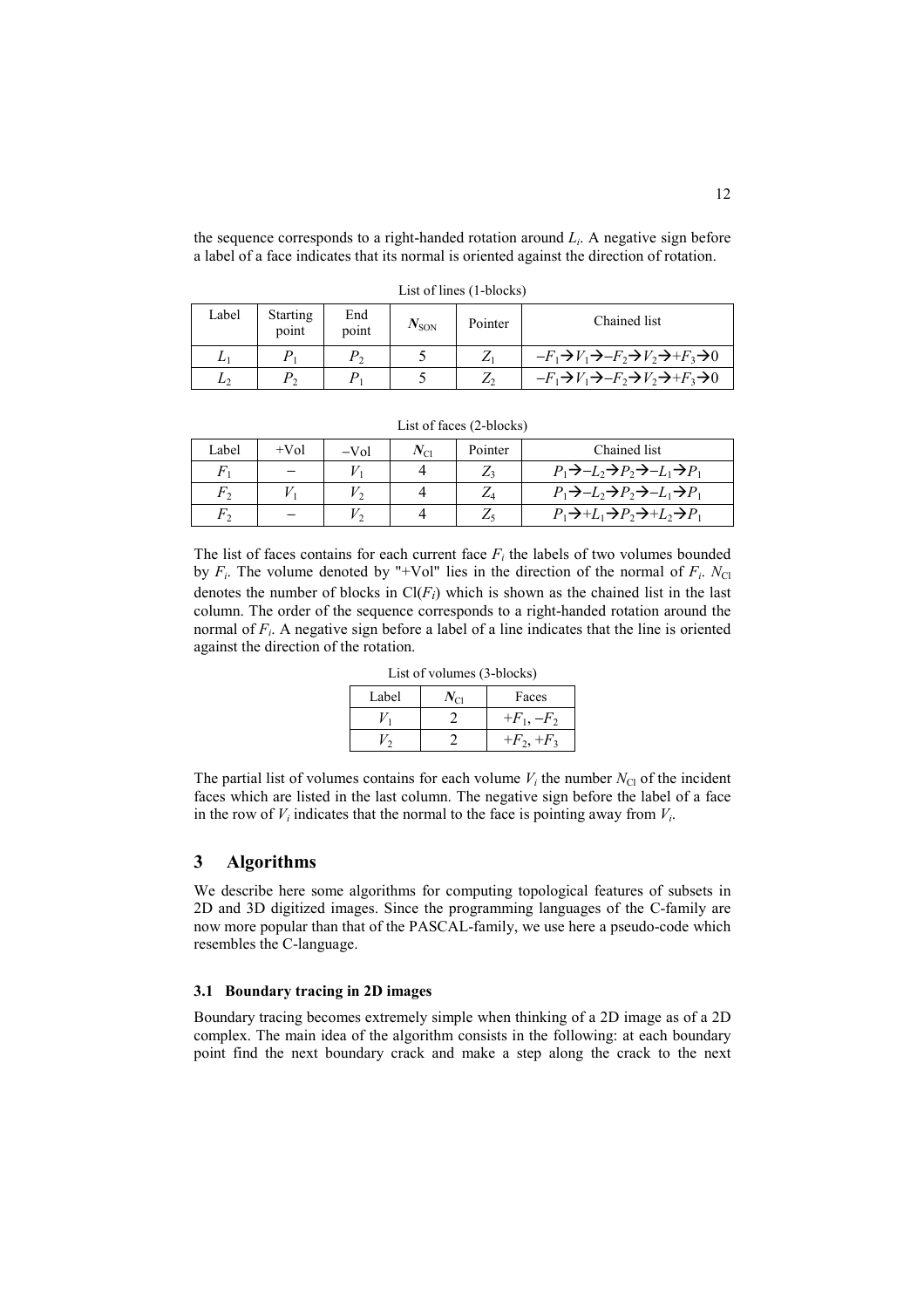boundary point. Repeat this procedure until the starting point is reached again. Starting points of all boundary components must be found during an exhaustive search through the whole image. The following subroutine Trace() is called each time when a not yet visited boundary point of a region is found.

To avoid calling Trace() more than once for one region, vertical cracks must be labeled (e.g. in a bit of Image[]) as "already visited". Trace() follows the boundary of one foreground region while starting and stopping at the given point (*x*,*y*). Points and cracks are present only implicitly as explained above in Section 2.1. Trace() starts always in the direction of the positive Y-axis. After each move along a boundary crack *C* the values of *only two pixels R* and *L* of SON(*P*) of the end point *P* of *C* must be tested since the values of the other two pixels of SON(*P*) have been already tested during the previous move. For a detailed description of this algorithm see [10].

### **The pseudo-code of Trace()**

Image [NX, NY] is a 2D array (standard raster) whose elements contain gray values or colors. The variables  $P$ ,  $R$ ,  $L$  and the elements of the arrays right [4], left[4] and step[4] are structures each representing a 2D vector with integer coordinates, e.g. P.X and P.Y. The operation "+" stands for vector addition. Text after // is a comment.

```
void Trace(int x, int y, char image[])
{ P.X=x; P.Y=y; direction=1;
   do
  \{ R=P+right [direction]; // the "right" pixel
    L = P + left[direction]; // the "left" pixel
     if (image[R]==foreground)
       direction=(direction+1) MOD 4; // right turn
     else
       if (image[L]==background)
         direction=(direction+3) MOD 4; // left turn
     P=P+step[direction]; //a move in the new direction
   } while( P.X!=x || P.Y!=y);
} // end Trace
```
### **3.2 Tracing of surfaces in 3D**

To trace surfaces of bodies in a 3D standard raster the method by Gordon and Udupa [6] uses the 2D technique in 2D slices. The code of a single closed surface is disconnected, i.e. it consists of isolated codes of the slices; 33% of the pixels are visited twice, which is not economical, and a body whose parts have only common cracks but no common faces are considered as disconnected.

A more efficient method producing a single connected sequence of code elements for each closed surface is that of  $[11]$ . According to the method the program chooses an arbitrary pixel of the surface *S* as the starting pixel and labels its closure. Then it traces the open frontier Of(*L*, *S*) (see Section 1.1) of the set *L* of labeled cells, encodes the pixels of Of(*L*, *S*) (1 byte per pixel), and labels the closures of simple pixels (Section 2.1). This ensures that *L* remains homeomorphic to a closed 2-ball. It has been proved that if the surface *S* is homeomorphic to a sphere then the traced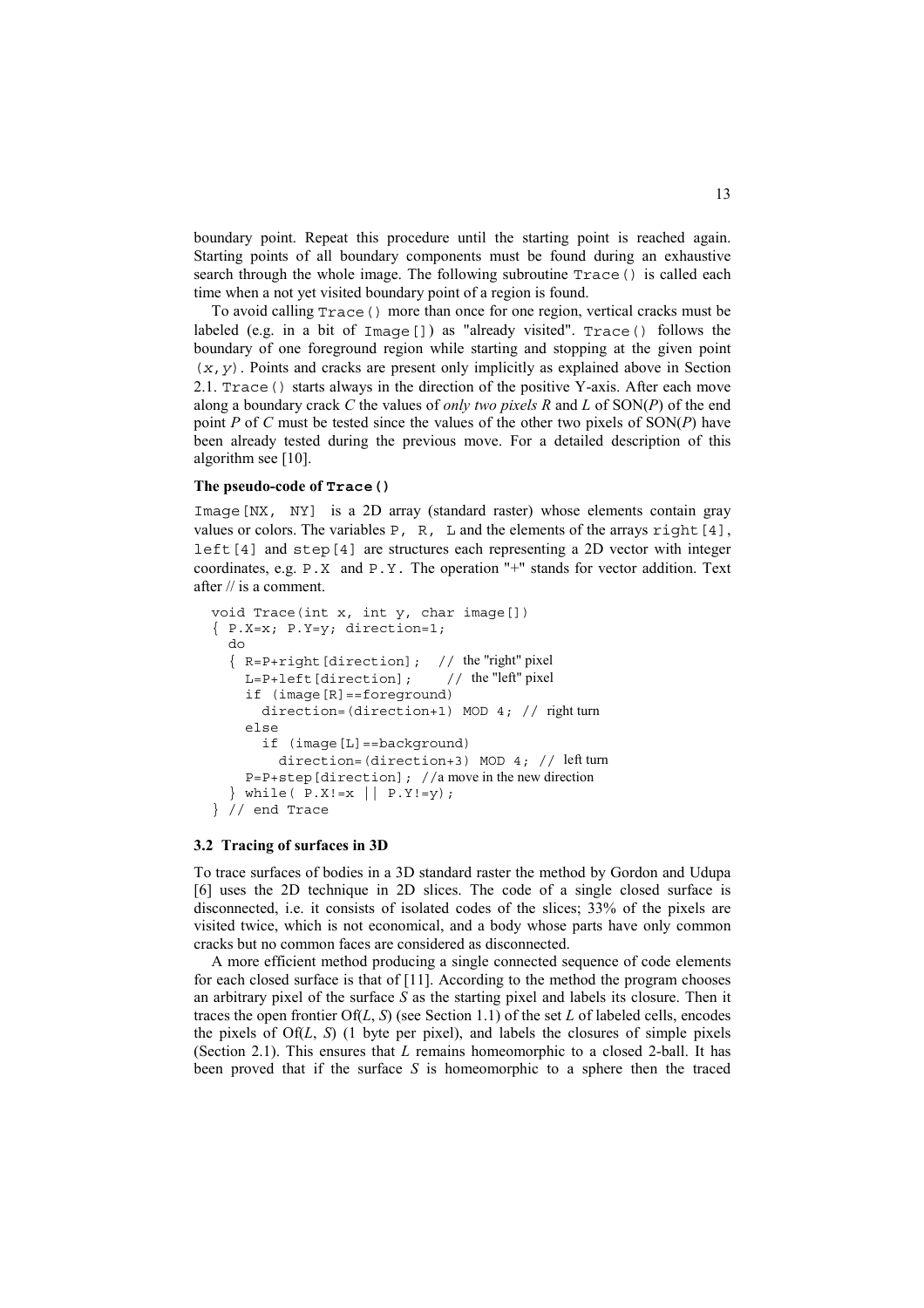sequence is a Hamilton path: each pixel is visited exactly once. Otherwise there remain a few non-simple pixels which are visited twice. Their code elements are attached to the end of the sequence of simple pixels. Thus the code sequence is always connected.



**Fig. 7.** The moves at the beginning of the tracing

A verbal description of the algorithm follows. A detailed description and the related proofs may be found in [11].

## **The algorithm**

**Notations:** *S* is the surface to be traced. It must be a 2-quasi-manifold. *L*⊂*S* is the subset of labeled cells; it is homeomorphic to a closed 2-ball. The "rest sequence" is the set of non-simple pixels at the stage when all simple pixels of *S* are already labeled. The rest sequence is empty if the genus of *S* is zero.

- 1. Take any pixel of *S* as the starting pixel  $F_0$ , label its closure and save its coordinates as the starting coordinates of the code. This is the seed of *L*. Denote any one crack of the boundary of  $\text{Fr}(F_0, S)$  as  $C_{old}$  and find the pixel F of S which is incident with  $C_{old}$  and adjacent to  $F_0$ . Set  $F_{old}$  equal to  $F_0$  and the logical variable *REST* to FALSE. *REST* indicates that the tracing of the rest sequence is running.
- 2. (Start of the main loop) Find the crack  $C_{new}$  as the first unlabeled crack of  $Fr(F,S)$ encountered during the scanning of Fr(*F*,*S*) clockwise while starting with the end point of *Cold* which is in Fr(*L*,*S*). If there is no such crack and *F* is labeled stop the algorithm: the encoding of *S* is finished.
- 3. If *F* is simple label its closure.
- 4. Put the direction of the movement from  $F_{old}$  to  $C_{old}$  and that of the movement from  $C_{old}$  to *F* into the next byte of the code. If the pixel *F* is non-simple set the corresponding bit in the code (to recognize codes of non simple pixels in the ultimate sequence).
- 5. If *REST* is TRUE check, whether *F* is equal to  $F_{stop}$  and  $C_{new}$  is equal to  $C_{stop}$ . (These variables were defined in item 6 of the previous loop ). If this is the case stop the algorithm and analyze the rest sequence to specify the genus of *S* as explained in [11]. Delete multiple occurrences of pixels from the rest sequence.
- 6. If *F* is simple set *REST* equal to FALSE; else set  $F_{stop}$  equal to *F*,  $C_{stop}$  equal to  $C_{new}$ and *REST* equal to TRUE.
- 7. Set  $F_{old}$  equal to *F*. Find the pixel  $F_{new}$  of *S* incident with  $C_{new}$  and adjacent to *F*. Set *F* equal to *Fnew* and *Cold* equal to C*new*. Go to item 2. **End of the algorithm**.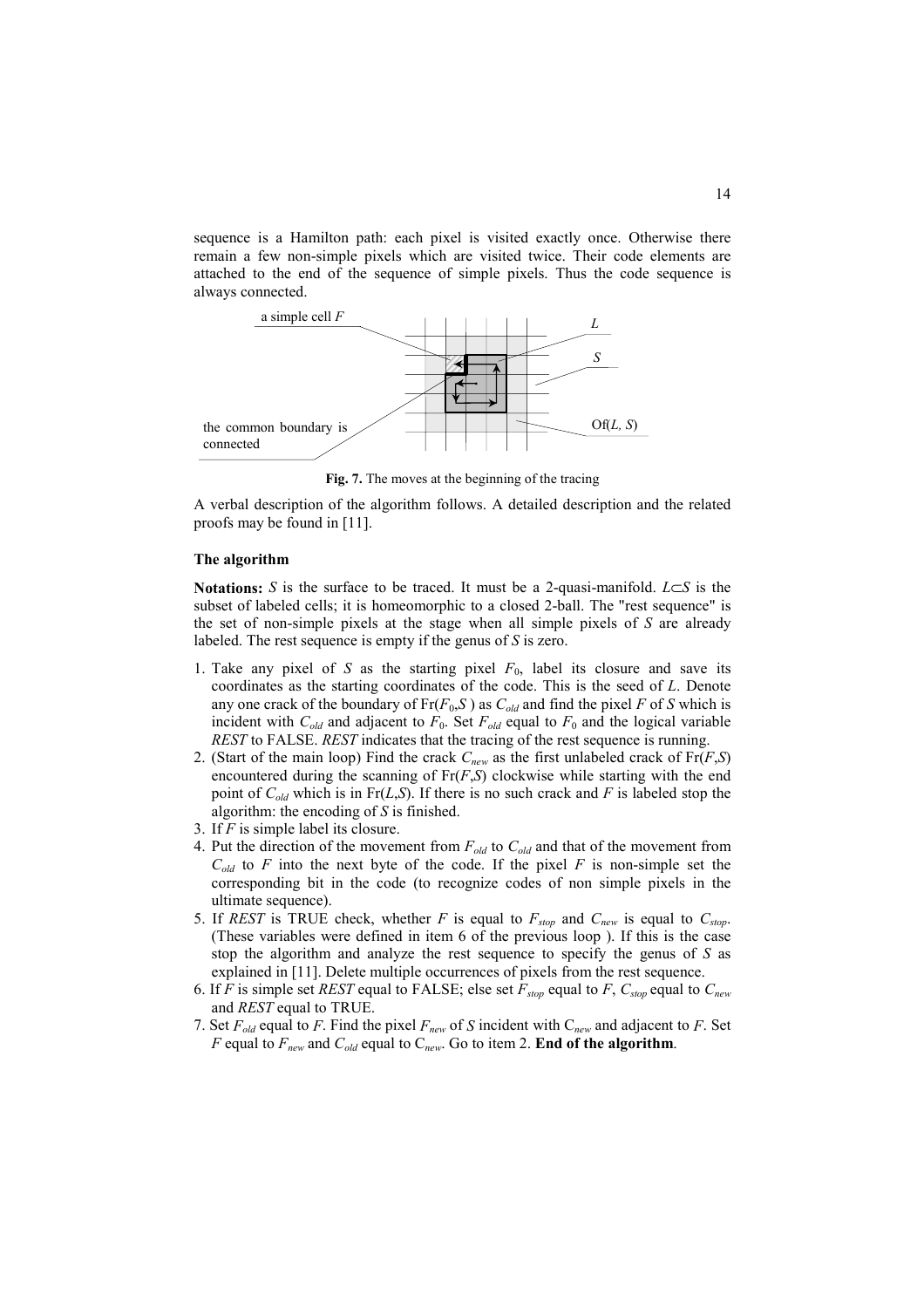#### **3.3 Filling the interiors of boundaries in multi-dimensional images**

To test whether an *n*-cell *P* of an *n*-space lies in the interior of a given closed boundary it is necessary to count the intersections of the boundary with a ray from *P* to any point outside the space; however, it is difficult to distinguish between intersection and tangency (Fig. 8 a and b). The solution becomes easy if the boundary is given as one or many (*n*−1)-dimensional manifolds in a Cartesian AC complex and the "ray" is a sequence of alternating *n*- and (*n*−1)-cells all lying in one row of the raster (Fig. 8c).



Fig. 8. Intersection (a) and tangency (b) are difficult to distinguish in "thick" boundaries; this is easy at boundaries in complexes (c)

In a 2D image the boundary must be a closed sequence of cracks and points (Fig. 8c). Then intersections are only possible at vertical cracks and the problem of distinguishing between intersections and points of tangency does not occur. The method has been successfully implemented for dimensions *n*=2, 3, 4.

#### **The pseudo-code**

Denote by F the current *n*-cell of the *n*-dimensional standard raster. Choose a coordinate axis *A* of the Cartesian space (e.g.  $A=X$  in the 2D case). Denote by  $C(F)$ the own  $(n-1)$ -cell of F, whose normal is parallel to *A* (e.g. the vertical crack of F in the 2D case). Label all (*n*−1)-cells of the given boundary whose normal is parallel to *A*. In the 2D case when *A*=*X* these are the vertical cracks of the given boundary.

```
for each row R parallel to A do
{ BOOLEAN fill=FALSE;
  for each n-cell F in the row R do
   { if C(F) is labeled then fill=1−fill; // inverting fill
    if fill is TRUE then F=foreground;
   else F=background;
 }
}
```
#### **3.4 Component labeling in an** *n***-dimensional space**

We consider here the simplest case of a 2D binary image in a standard raster while the algorithm is applicable also to multi-valued and multi-dimensional images in a topological raster. It is expedient to consider a multi-dimensional image as a onedimensional array *Image*[*N*]. For example, in the 2D case the pixel with coordinates  $(x, y)$  may be accessed as *Image*[ $y \cdot N X + x$ ] where  $NX$  is the number of pixels in a row.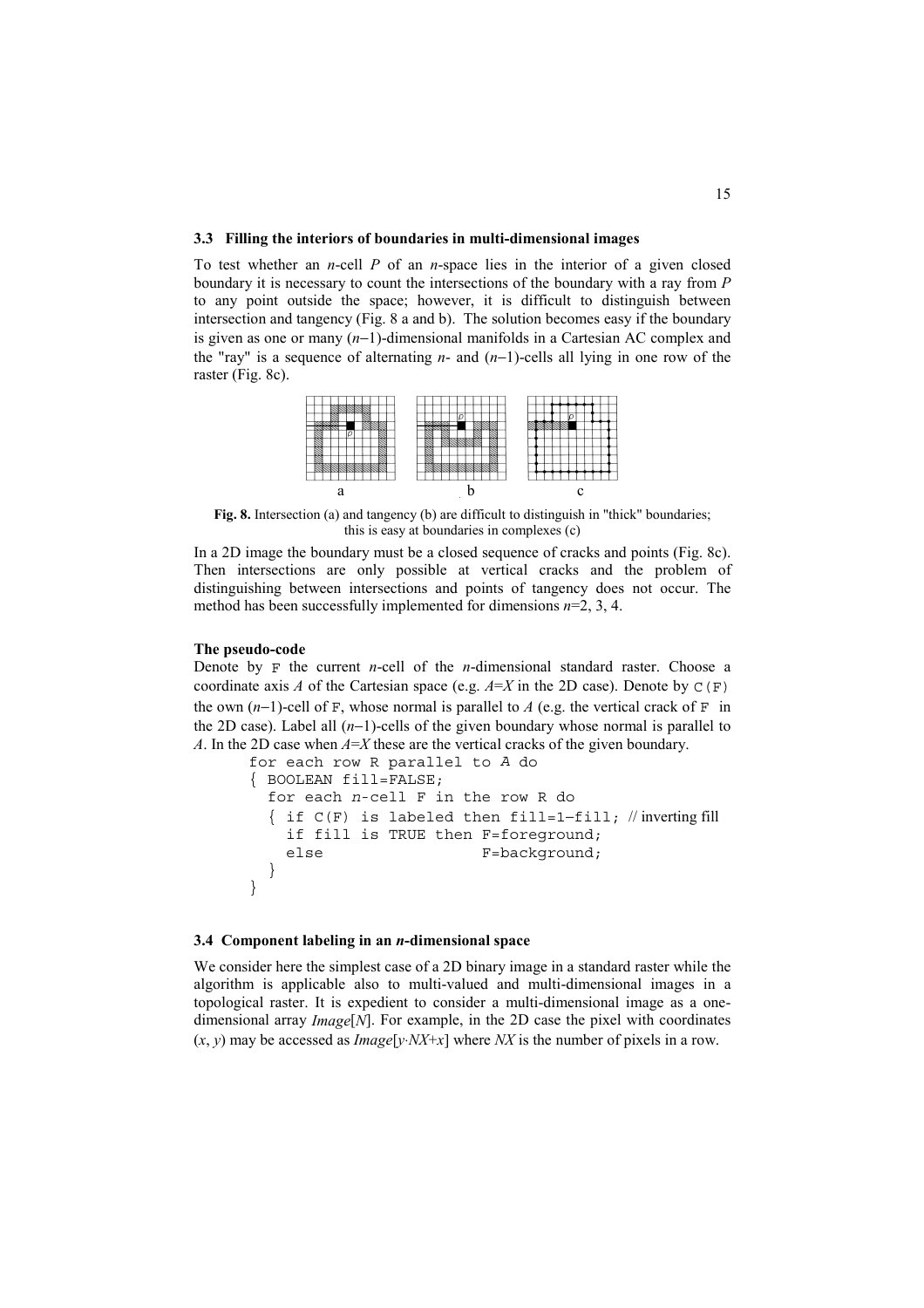In a standard raster a function must be given which specifies which raster elements are adjacent to each other and thus are connected if they have the same color. In our simple 2D example we use the well-known "8-adjacency" of the foreground pixels and the "4-adjacency" of the background pixels. In the general case the adjacency of the *n*-cells of an *n*-dimensional complex must be specified by rules specifying the membership of cells of lower dimensions [9] since an adjacency of *n*-cell depending on their "color" is not applicable for multi-valued images.

In a topological raster the connectivity of two cells is defined by their incidence which in turn is defined by their topological coordinates (see below Condition 3.6.3 in Section 3.6).

## **The algorithm**

Given is a binary array Image[] of N elements and the functions NumberNeighb(color) and Neighb(i,k): the first one returns the number of adjacent pixels depending on the color of a given pixel; the second one returns the index of the kth neighbor of the ith pixel. As the result of the labeling each pixel gets additionally (in another array Label[]) the label of the connected component which it belongs to.



**Fig. 9.** Illustration to the algorithm of component labeling

## **The pseudo-code**

Allocate the array Label[N] of the same size as Image[N]. Each element of "Label" must have at least log<sub>2</sub>N bits, where N is the number of elements in  $Image$ . In the first loop each element of Label gets its own index as its value:

```
for (i=1; i<N; i++) Label[i]=i;for (i=1; i < N; i++){ color=Image[i];
   for (j=0; j<NumberNeighb(color); j++)
  \{ k = Neighbour(i, j); //the index of the jth neighbor of i
     if (Image[k]==color) SetEquivalent(i,k,Label);
 }
} // end of the first run
SecondRun(Label,N); // end of the algorithm
```
The subroutine SetEquivalent() makes the preparation for labeling the pixels having the indices i and k as belonging to one and the same component. For this purpose one of the pixels gets the index of the "root" of the other pixel. The function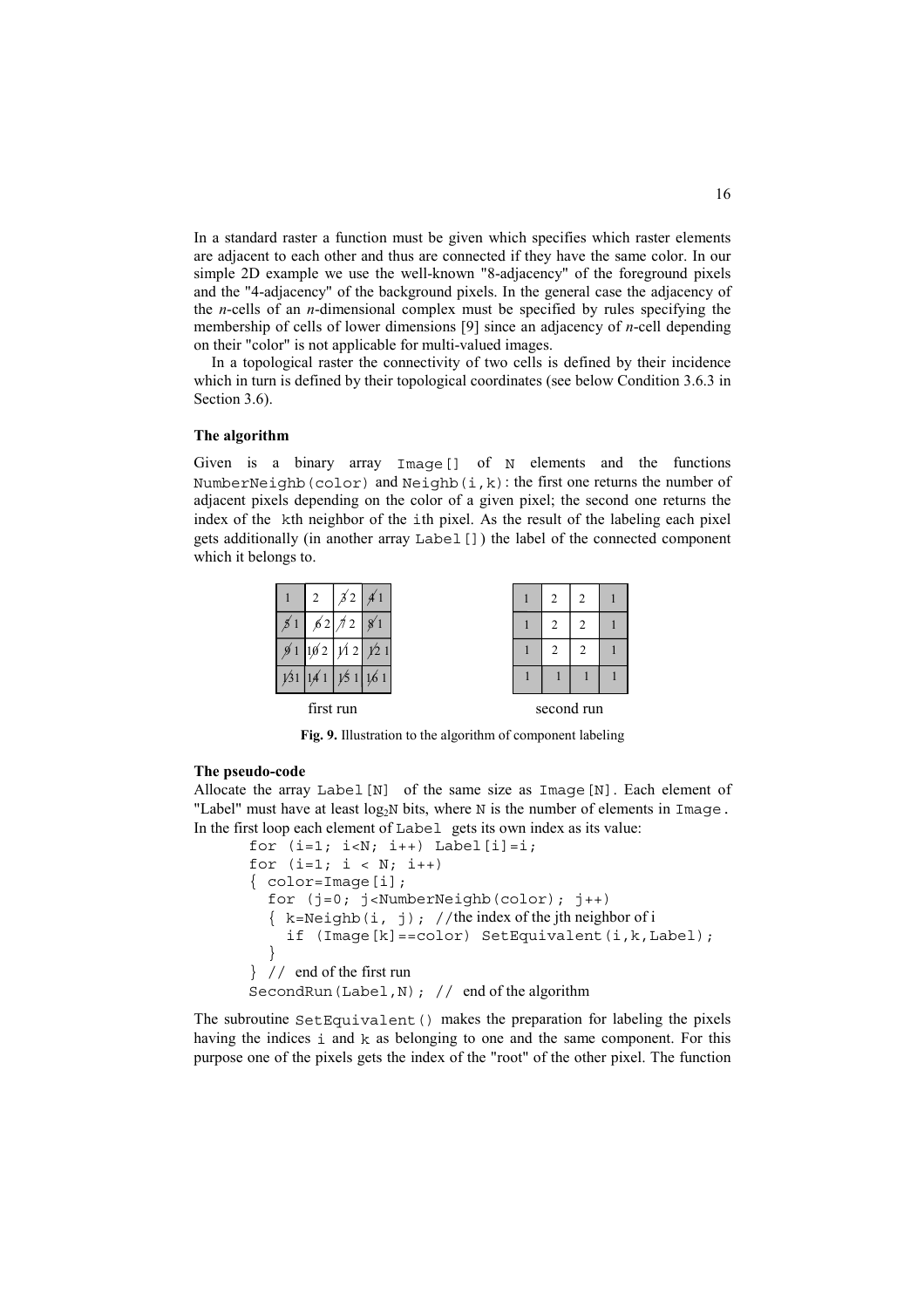Root() returns the last value in the sequence of indices where the first index  $k$  is that of the given pixel, the next one is the value of Label  $[k]$  etc. until Label  $[k]$ becomes equal to k. The subroutine SecondRun() replaces the value of Label  $[k]$  by the value of a component counter or by the root of  $k$  depending on whether Label [k] is equal to k or not.

## **Pseudo-codes of the subroutines**

```
subroutine SetEquivalent(i, k, Label)
{ if (Root(i,Label)<Root(k,Label))
                   Label[Root(k,Label)]=Root(i,Label);
  else Label[Root(i,Label)]=Root(k,Label);
} // end of SetEquivalent
int Root(k, Label)
{ do
  { if (Label[k]=k) return k;
     k=Label[k];
  } while(1);
} // end of Root
subroutine SecondRun(Label,N)
{ count=1;for (i=0; i<N; i++) { value=Label[i];
     if (value==i)
    \{Label[i]=count;
       count=count+1;
 }
     else Label[i]=Label[value];
   }
} // end of SecondRun
```
## **3.5 Skeleton of a set in 2D**

**Definition SK:** The skeleton of a given set *T* in a two-dimensional image *I* is a subset  $S \subset T$  with the properties:

- a) *S* has the same number of connected components as *T*;
- b) The number of connected components of *I*−*S* is the same as that of *I*−*T*;
- c) Certain singularities of *T* are retained in *S*.

Singularities may be defined e.g. as the "end points" in a 2D image or "borders of layers" in a 3D image etc.

A well-known difficulty in calculating skeletons is that it is impossible to remove all simple pixels simultaneously without violating the above conditions. However, representing an image as a complex *C* makes it possible to calculate the skeleton by a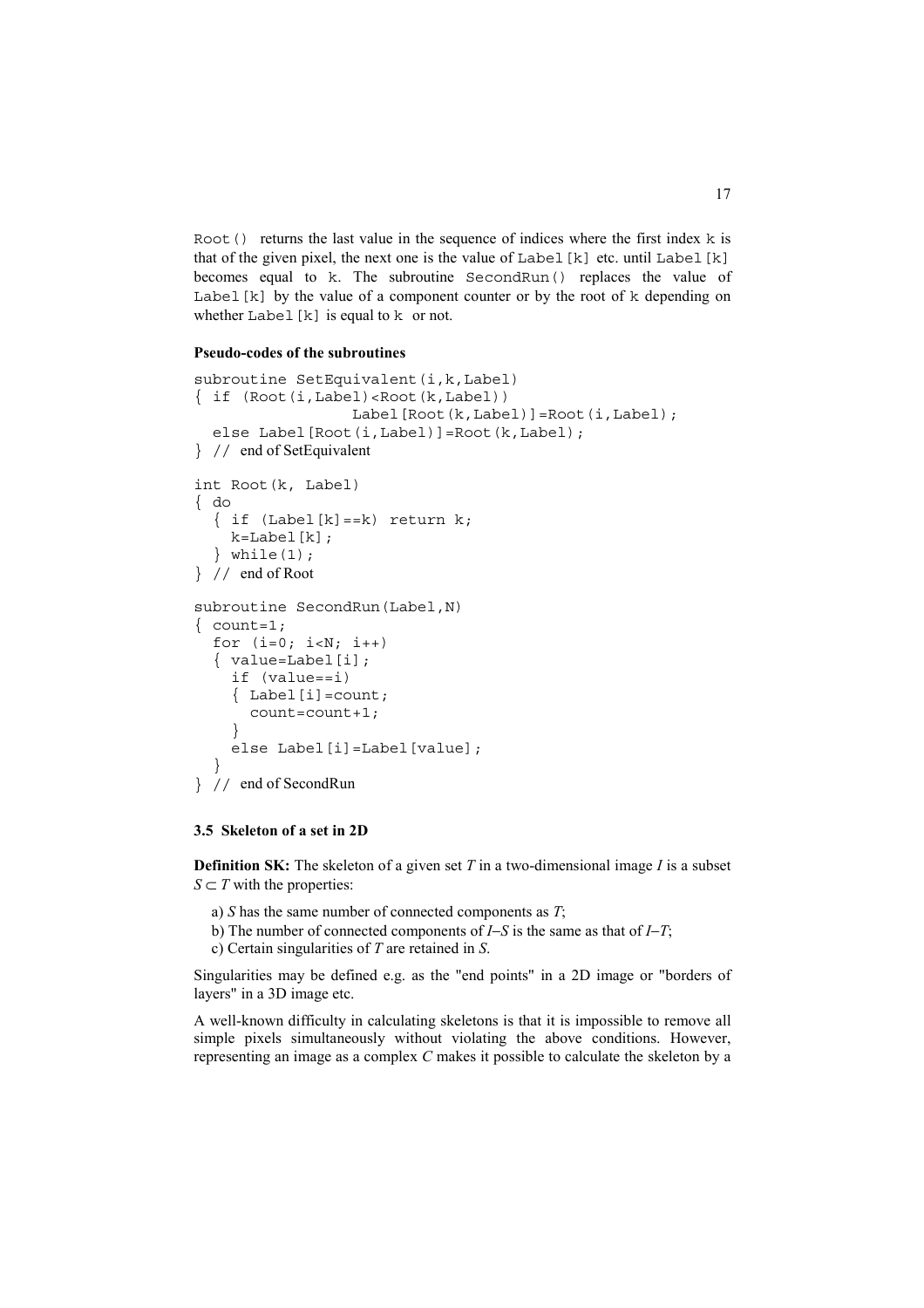procedure which may be either sequential or parallel. It is based on the notion of the *open frontier* (s. Section 1.1 above). The procedure consist in removing simple nonsingular cells of  $T$  alternatively from the frontier  $\text{Fr}(T, C)$  and from the open frontier Of(*T*, *C*). A cell *c* of the frontier  $\text{Fr}(T, C)$  (respectively of Of(*T*, *C*)) is *simple* if the intersection of SON(*c*)−{*c*} (respectively Cl(c)−{*c*}) with both *T* and its complement *C*−*T* is connected. We present a simple version for a 2D topological raster.

## **The algorithm**

Let *C*[*NX*, *NY*] be a 2D array with topological coordinates. The subset *T* is given by labeling cells of all dimensions of *T*:  $C[x, y] > 0$  iff the cell  $(x, y) \in T$ . To delete a cell means to set its label  $C[x, y]$  to zero. A 0- or 2-cell c is considered as *singular* iff it is incident with exactly one labeled cell other than *c*.

To calculate the skeleton of *T* run the following loop:

do { Scan *C* and delete all simple and non-singular cells of *T*∩Fr(*T*, *C*); *CountClose* = number of cells deleted during this scan; Scan *C* and delete all simple and non-singular cells of *T*∩Of(*T*, *C*); *CountOpen* = number of cells deleted during this scan; } while (*CountClose*+*CountOpen* > 0); // end of Algorithm

Fig. 10 shows an example.



**Fig. 10.** a) a given 2D subcomplex *T*; b) its frontier *Fr*; c) the set *T*−*Fr*: the simple cells of the frontier deleted; d) the open frontier *Of* of the set *T*−*Fr*; e) the set *T*−*Fr*−*Of*: the simple cells of the open frontier deleted; f) the skeleton

The result may be, if desired, easily transformed either to a sequence of pixels or to 1-complex containing only points and cracks.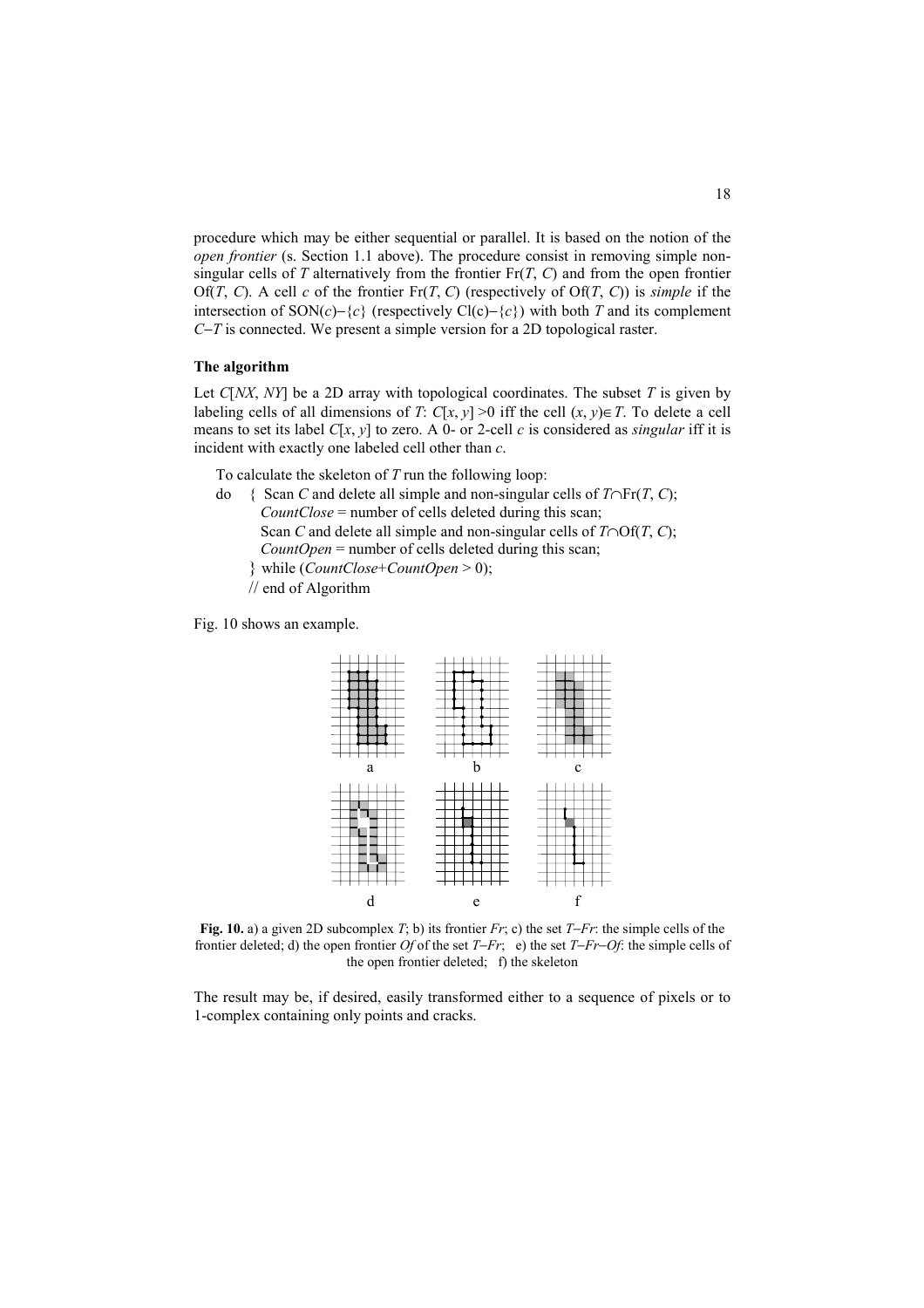## **3.6 Algorithms for topological investigations**

Topological computations are particularly simple in a Cartesian complex with topological coordinates. We present in the following sections some basic algorithms.

**3.6.1 Computing the dimension of a cell in an** *n***-dimensional space** If  $X=(X_1, X_2, ..., X_n)$  is a cell of an *n*-dimensional Cartesian complex then

*Dimension*(
$$
X
$$
) =  $\sum_{i=1}^{n} X_i MOD$  2.

#### **3.6.2 Condition of bounding in an** *n***-complex: the cell** *A* **bounds the cell** *B*

 $A_i$  is the *i*th coordinate of the cell *A*;  $\dim(A_i)$  is the dimension of  $A_i$  in the *i*th coordinate axis (dim( $A<sub>i</sub>$ ) is either 0 or 1).

The condition: 
$$
\forall i = 1...n
$$
;  $\dim(A_i) \leq \dim(B_i) \land \text{MaxDiff} = 1$ ;  
where  $\dim(A_i) = A_i \text{ MOD 2}$ ; and  $\text{MaxDiff} = \max |A_i - B_i|$ ;  $i=1...n$ .

**3.6.3 Condition of incidence: the cell** *A* **is incident with the cell** *B*

*A* bounds *B* OR *B* bounds *A* OR  $A = B$ ;

## **3.6.4 Computing the SON of a** *k***-cell** *A* **in an** *n***-dimensional space**

To explain the idea we first show as an example all cells of the SON of a 1-cell *A* in a 3D space. Let  $k=1$  and  $A=(2, 3, 6)$ . *A* has *two even coordinates*. It is possible to change *one or both of them* by ±1 to get a cell bounded by *A*.

The number *N* of cells bounded by *A*:  $N = 2 \cdot C_2^1 + 2^2 \cdot C_2^2 = 2 \cdot 2 + 4 \cdot 1 = 8$ ; where

 $C_k^i$  denotes the number of combinations of *i* elements from *k*.

The cells bounded by  $A$  are: (1, 3, 6)



Fig. 11. The SON of a 1-cell in a 3D space

Now we present the pseudo-code of a function computing the SON of a cell "Cell" in a 4-dimensional space. The coordinates of all cells *C*∈SON(*Cell*) will be saved in the array  $SON$   $[$   $]$   $[4]$ .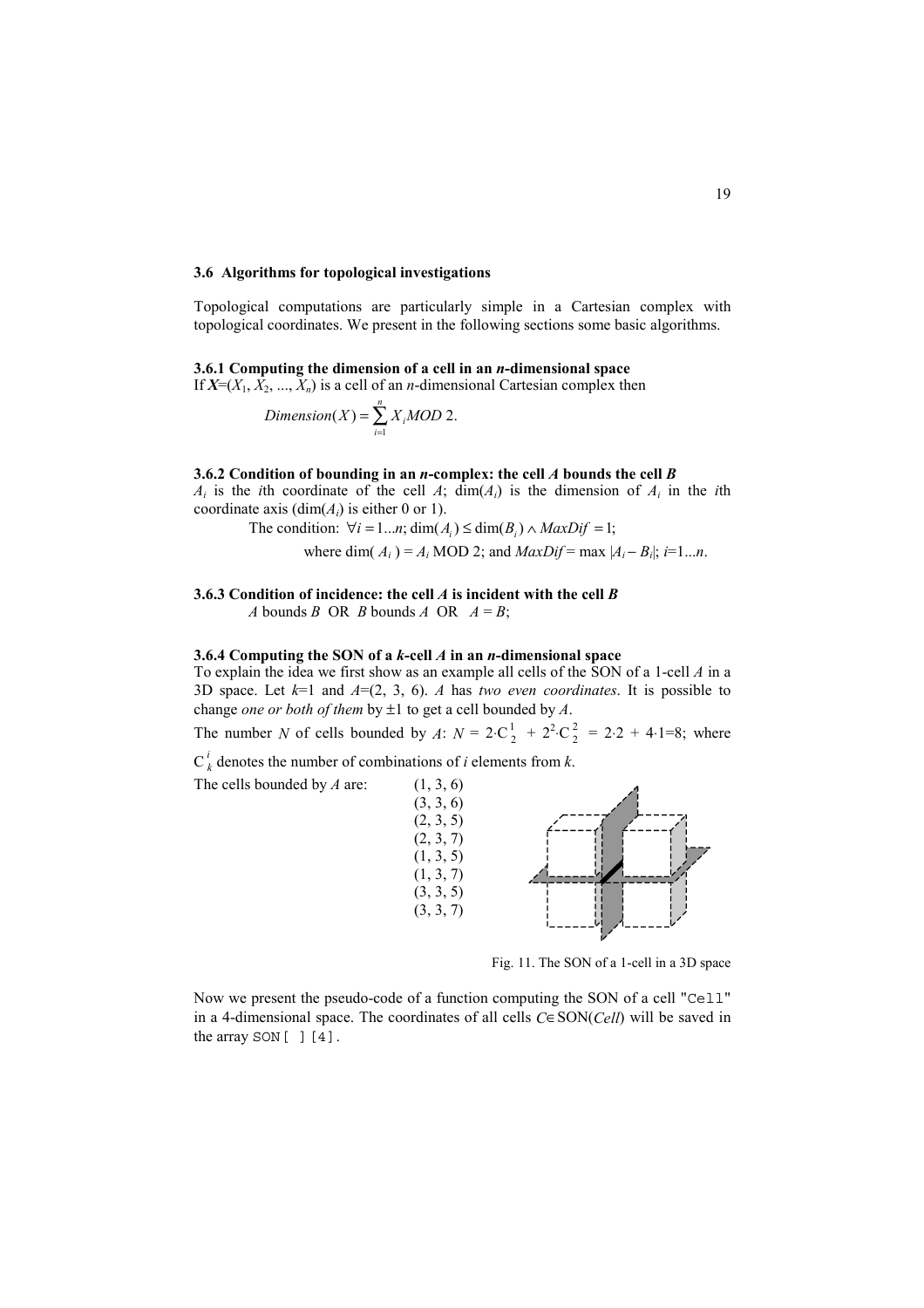#### **The pseudo-code**

```
void SaveSON(int Cell[4], int SON[ ][4])
\{ int C[4], step[4];
   //"step" contains the increments of the coordinates: 1 for even and 0 for odd ones
  for (k=0; k<4; k++){ if ((Cell[k] MOD 2) == 0) step[k] = 1;
     else step[k]=0;
   }
  i=0; // four nested loops; C runs through all cells bounded by Cell:
  for (C[3] = Cell[3] - step[3]; C[3] \le Cell[3] + step[3]; C[3] + 1 for (C[2]=Cell[2]−step[2]; C[2]≤Cell[2]+step[2];C[2]++)
  for (C[1] = Cell[1] - Step[1]; C[1] \le Cell[1] + step[1]; C[1]++)
   for (C[0]=Cell[0]−step[0]; C[0]≤Cell[0]+step[0];C[0]++)
  { for (k=0; k<4; k++) SON[i][k]=C[k];
    i=i+1; }
} // end of SaveSON
```
A similar algorithm for computing the closure of a cell in a 4-dimensional space:

```
void SaveClosure(int Cell[4], int Cl[ ][4])
{ int C[4], step[4];
   //"step" contains the increments of the coordinates: 0 for even and 1 for odd ones
  for (k=0; k<4; k++){ if ((Cell[k] MOD 2) ==1) step[k] =1;
     else step[k]=0;
   }
  i=0; // four nested loops; C runs through all cells bounding Cell:
   for (C[3]=Cell[3]−step[3]; C[3]≤Cell[3]+step[3];C[3]++)
   for (C[2]=Cell[2]−step[2]; C[2]≤Cell[2]+step[2];C[2]++)
   for (C[1]=Cell[1]−step[1]; C[1]≤Cell[1]+step[1];C[1]++)
  for (C[0] = Cell[0] - Step[0]; C[0] \le Cell[0] + Step[0]; C[0] + +){ for (k=0; k<4; k++) Cl[i][k]=C[k];
    i=i+1; }
} // end of SaveClosure
```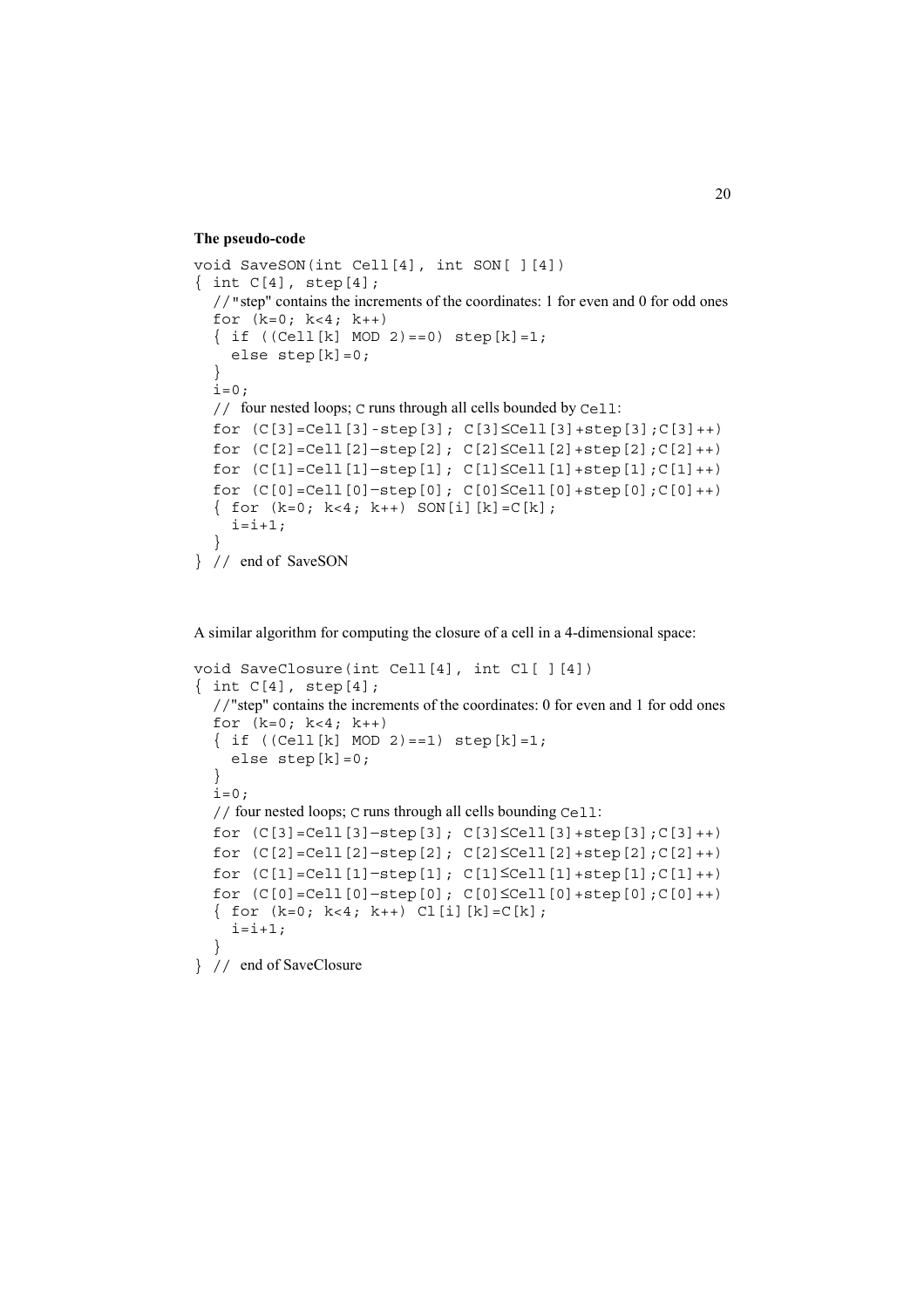## **Conclusion**

We have demonstrated that abstract cell complexes may be successfully used for modeling locally finite topological spaces satisfying the classical axioms on a computer and for solving topological problems. We have suggested a new data structure, the 3D cell list, for encoding 3D segmented images or 3-manifolds in such a way that topological relations between subsets may be immediately extracted from the structure without searching. Another important property of the cell list is the possibility to consistently describe the so-called non-proper complexes having the advantage of being very simple although not representable by classical means since in a non-proper complex a cell may *multiply* bound another cell.

We have presented descriptions and/or pseudo-codes of seven basic algorithms for computing topological features of subsets of an abstract cell complex represented on a computer as an *n*-dimensional array, *n*≤4. Some of the described algorithms are the necessary tools when implementing high-level topological algorithms, namely:

- Automatic calculation the cell list of a segmented (labeled) *n*-dimensional image (*n*=2 or 3);
- Handle decomposition of a 3-manifold in a 4D space, which is useful for comparing two manifolds with each other.
- Identification of faces of a polyhedron represented by a cell list and producing the cell list of a 3-manifold with the aim of comparing two manifolds with each other.
- Modeling of linked spheres in an *n*-dimensional space (*n*=3, 4, 5) with the aim to experimentally investigate their topological properties.

The letter algorithms have been developed and successfully tested by the author, however, they cannot be described here because of paper size limitations.

An important open problem is, whether the described approach, which yields very simple descriptions of 3-manifolds, may contribute to the problem of their classification.

#### **References**

- 1. Alexandroff**,** P.: Diskrete Räume. Mat. Sbornik. 2 (1937) 501-518
- 2. Barett, J.: Quantum Gravity as Topological Quantum Field Theory. Jour. Math. Phys. 36 (1995) 6161-6179
- 3. Bertrand, Y., Fiorio, Ch., Pennaneach, Y.: Border Map: A Topological Representation for *n*D Image Analysis. In: Bertrand, G., Couprie, M., Perroton, L. (eds.): Discrete Geometry for Computer Imagery. Lecture Notes in Computer Science, Vol. 1568, Springer-Verlag, Berlin Heidelberg New York (1999) 242-257.
- 4. Encarnacao, J., Strassler, W., Klein, R.: Computer Graphics. R. Oldenbourg Verlag, Munich (1997)